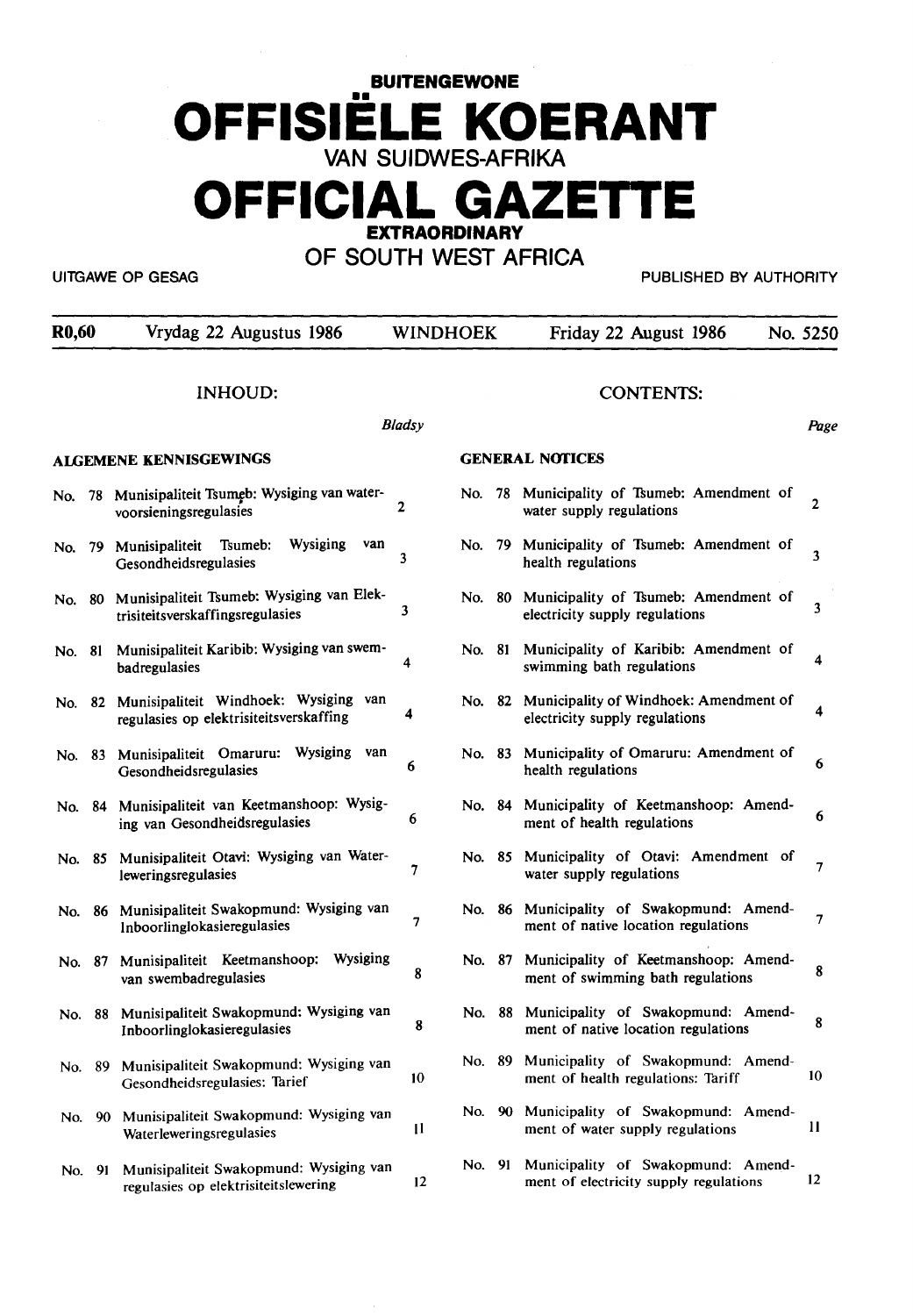|        |         | No. 92 Munisipaliteit Keetmanshoop: Wysiging<br>van riolerings- en loodgietersregulasies   | $\overline{13}$ |
|--------|---------|--------------------------------------------------------------------------------------------|-----------------|
| No.    | 93      | Munisipaliteit Otjiwarongo: Wysiging van<br>regulasies op elektrisiteitsverskaffing        | 14              |
| No. 94 |         | Munisipaliteit van Omaruru: Elektrisiteits-<br>verskaffing: Wysiging van aanslagtarief     | 15              |
|        | No. 95  | Munisipaliteit Swakopmund: Wysiging van<br>begraafplaasregulasies                          | 15              |
| No.    | 96      | Munisipaliteit Windhoek: Wysiging<br>van<br>begraafplaas- en krematoriumregulasies         | 16              |
| No.    | 97      | Dorpsbestuur van Koës:<br>Wysiging<br>van<br>regulasies op waterlewering                   | 17              |
| No.    | 98      | Munisipaliteit Karibib:<br>Wysiging<br>van<br>Lokasieregulasies                            | 18              |
| No.    | 99.     | Munisipaliteit<br>Karibib: Wysiging<br>van<br>gesondheidsregulasies: Tarief                | 18              |
|        | No. 100 | Munisipaliteit Gobabis: Wysiging<br>van<br>Gesondheidsregulasies en tarief van gelde       | 19              |
|        | No. 101 | Munisipaliteit Usakos: Gesondheidsregula-<br>sies: Wysiging van Tariefskaal                | 19              |
|        | No. 102 | Munisipaliteit Karibib: Wysiging van water-<br>leweringsregulasies                         | 20              |
|        | No. 103 | Munisipaliteit Karasburg: Wysiging<br>van<br>regulasies betreffende die<br>lewering<br>van |                 |

regulasies betreffende die lewering van water  $21$ 

|         |         | No. 92 Municipality of Keetmanshoop: Amend-<br>ment of drainage and plumbing regulations | 13 |
|---------|---------|------------------------------------------------------------------------------------------|----|
|         |         | No. 93 Municipality of Otjiwarongo: Amendment<br>of electricity supply regulations       | 14 |
|         |         | No. 94 Municipality of Omaruru: Electricity sup-<br>ply: Amendment of fees and charges   | 15 |
|         |         | No. 95 Municipality of Swakopmund: Amend-<br>ment of cemetry regulations                 | 15 |
|         |         | No. 96 Municipality of Windhoek: Amendment<br>of cemetry and crematorium regulations     | 16 |
|         |         | No. 97 Village Management Board of Koës:<br>Amendment of water supply regulations        | 17 |
|         |         | No. 98 Municipality of Karibib: Amendment of lo-<br>cation regulations                   | 18 |
|         | No. 99  | Municipality of Karibib: Amendment of<br>health regulations: Tariff                      | 18 |
|         | No. 100 | Municipality of Gobabis: Amendment of<br>health regulations and tariff of fees           | 19 |
| No. 101 |         | Municipality of Usakos: Health regula-<br>tions: Amendment of tariff scale               | 19 |
|         | No. 102 | Municipality of Karibib: Amendment of<br>water supply regulations                        | 20 |
|         | No. 103 | Municipality of Karasburg: Amendment of<br>water supply regulations                      | 21 |
|         |         |                                                                                          |    |

# Algemene Kennisgewings | General Notices

No. 78 1986

#### No. 78

1986

# MUNISIPALITEIT TSUMEB: WYSIGING VAN WATERVOORSIENINGSREGULASIES

Die raad van die Munisipaliteit Tsumeb het kragtens artikel 242 van die Munisipale Ordonnansie 1963 (Ordonnansie 13 van 1963) die regulasies afgekondig by Goewermentskennisgewing 99 van 1970, soos gewysig, verder gewysig deur in paragrawe (a)(ii) en (b) van item 1 van Aanhangsel A die bedrag "R0,40" deur die bedrag "R0,44" te vervang.

# MUNICIPALITY OF TSUMEB: AMENDMENT OF WATER SUPPLY REGULATIONS

The council of the Municipality of Tsumeb has under section 242 of the Municipal Ordinance, 1963 (Ordinance 13 of 1963), further amended the regulations promulgated under Government Notice 99 of 1970, as amended, by the substitution in paragraphs (a)(ii) and (b) of item 1 of Annexure A for the amount "R0,40" of the amount "R0,44".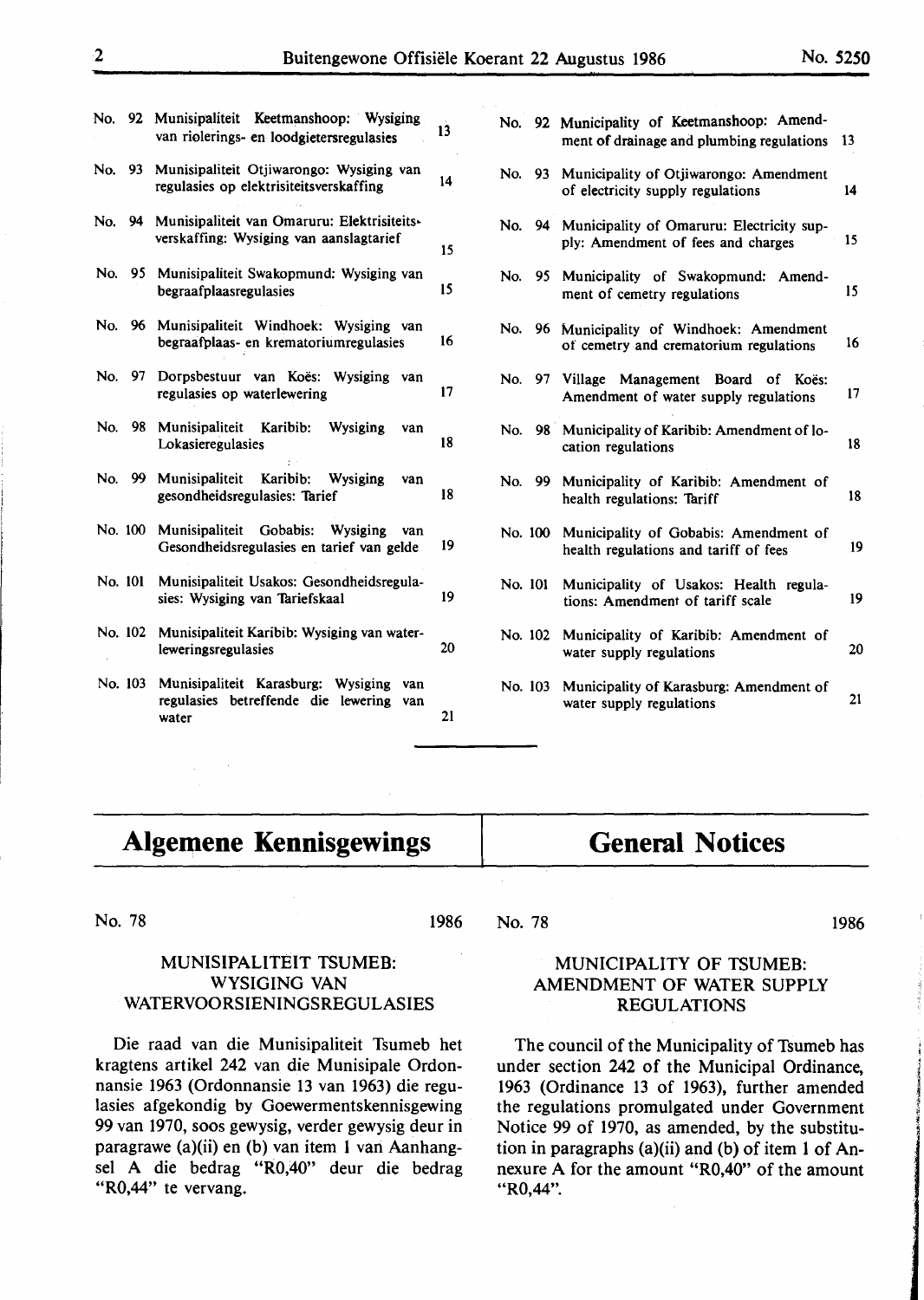Genoemde wysigings is deur die Kabinet goedgekeur kragtens artikel 243 van genoemde Munisipale Ordonnansie 1963.

No. 79

1986

# MUNISIPALITEIT TSUMEB: WYSIGING VAN GESONDHEIDSREGULASIES

Die raad van die Munisipaliteit Thumeb bet kragtens artikel 242 van die Munisipale Ordonnansie 1963 (Ordonnansie 13 van 1963) die regulasies afgekondig by Goewermentskennisgewing 131 van 1956, soos gewysig, verder gewysig deur in paragrawe (a) en (c)(i) van Bylae "C" die bedrag "R 7 ,50" deur die bedrag **"R8,00"** te vervang.

Genoemde wysiging is deur die Kabinet goedgekeur kragtens artikel 243 van genoemde Munisipale Ordonnansie 1963.

The said amendments have been approved by the Cabinet under section 243 of the said Municipal Ordinance, 1963.

No. 79 1986

# MUNICIPALITY OF TSUMEB:

# AMENDMENT OF HEALTH REGULATIONS

The Council of the Municipality of Tsumeb has under section 242 of the Municipal Ordinance, 1963 (Ordinance 13 of 1963), further amended the regulations promulgated under Government Notice 131 of 1956, as amended, by the substitution in paragraphs (a) and (c)(i) of Schedule "C" for the amount "R7,50" of the amount **"R8,00".** 

The said amendments have been approved by the Cabinet under section 243 of the said Municipal Ordinance, 1963.

No. 80

1986

No. 80

1986

# MUNISIPALITEIT TSUMEB: WYSIGING VAN ELEKTRISITEITS-VERSKAFFINGSREGULASIES

Die raad van die Munisipaliteit Tsumeb bet kragtens artikel 242 van die Munisipale Ordonnansie 1963 (Ordonnansie 13 van 1963) die regulasies afgekondig by paragraaf (b) van Goewermentskennisgewing 94 van 1969, soos gewysig, verder gewysig soos in die Bylae uiteengesit.

Genoemde wysigings is deur die Kabinet goedgekeur kragtens artikel 243 van genoemde Munisipale Ordonnansie 1963.

# **BYLAE**

(a) Thrief A (ii) word gewysig deur die bedrag "R0,083" deur die bedrag "R0,095" · te **vervang;** 

# MUNICIPALITY OF TSUMEB: AMENDMENT OF ELECTRICITY SUPPLY REGULATIONS

The council of the Municipality of Tsumeb has under section 242 of the Municipal Ordinance, 1963 (Ordinance 13 of 1963), further amended the regulations promulgated under paragraph (b) of Government Notice 94 of 1969, as amended, as set out in the Schedule.

The said amendments have been approved by the Cabinet under section 243 of the said Municipal Ordinance, 1963.

#### SCHEDULE

(a) Tariff A (ii) is amended by the substitution for the amount **"R0,083"** of the amount **"R0,095";**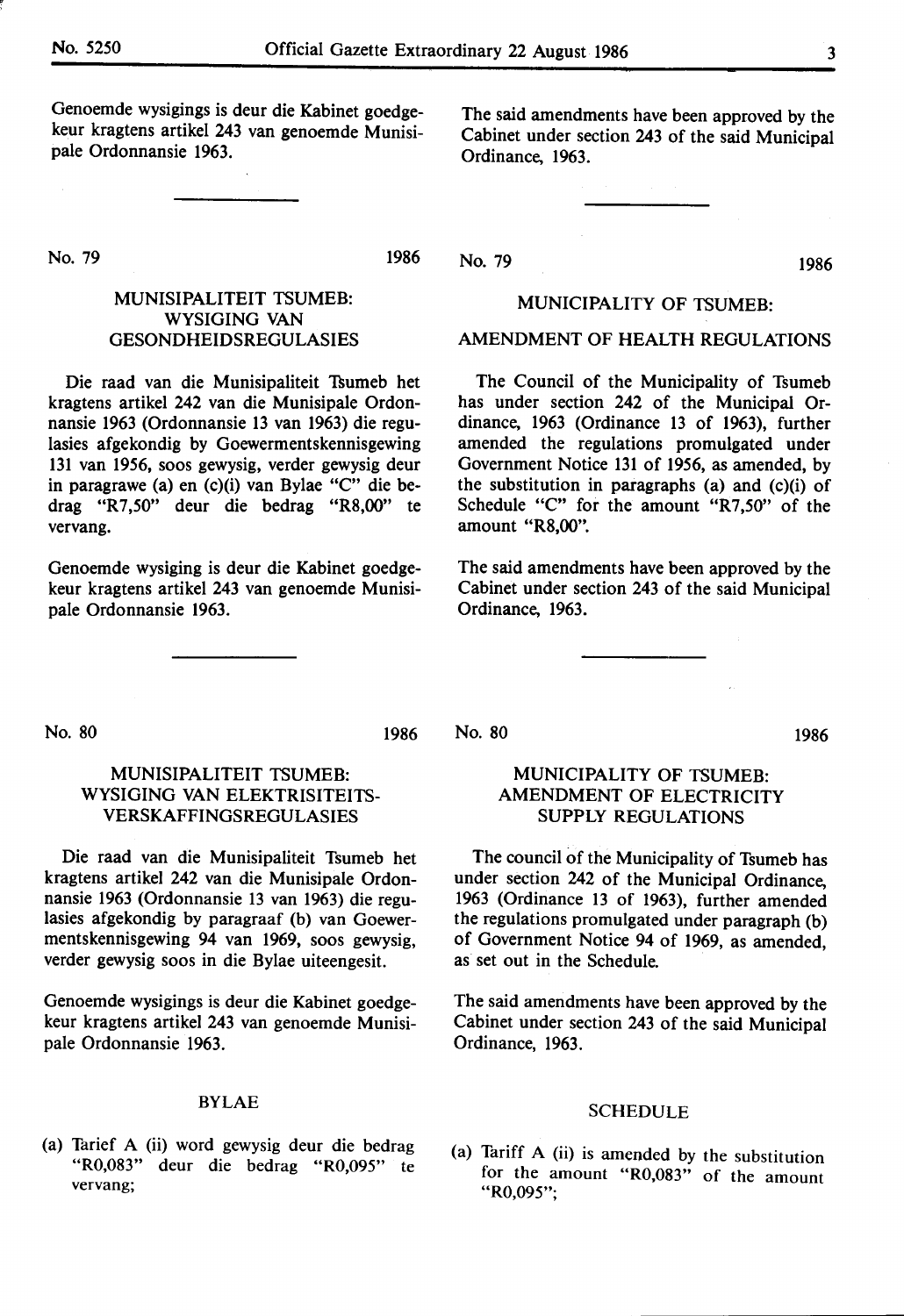- (b) Tarief B (ii) word gewysig deur die bedrag "R0,123" deur die bedrag "R0,141" te vervang; en
- (c) Turief C (ii) word gewysig deur die bedrag "R0,083" deur die bedrag "R0,09S" te vervang.

No. 81 1986

# MUNISIPALITEIT KARIBIB:

# WYSIGING VAN SWEMBADREGULASIES

Die raad van die Munisipaliteit Karibib bet kragtens artikel 242 van die Munisipale Ordonnansie 1963 (Ordonnansie 13 van 1963) die regulasies afgekondig by Goewermentskennisgewing 40 van 1955, soos gewysig, verder gewysig deur in regulasie 19(1) die bedrae "R0,55", "Rl,10" "R2,00", "R4,00", "R5,50", "Rll,00" "R9,00" en "Rl8,00" deur, onderskeidelik, die bedrae "R0,65", "Rl,35", "R2,50", "R5,00", "R6,50", "R13,50", "R11,00" en "R21,50" te vervang.

Genoemde wysigings is deur die Kabinet goedgekeur kragtens artikel 243 van genoemde Munisipale Ordonnansie 1963.

No. 82

# MUNISIPALITEIT WINDHOEK: WYSIGINGS VAN REGULASIES OP **ELEKTRISITEITSVERSKAFFING**

Die raad van die Munisipaliteit Windhoek bet kragtens artikel 244(5) van die Munisipale Ordonnansie 1963 (Ordonnansie 13 van 1963) die Modelregulasies op Elektrisiteitsverskaffing afgekondig by Goewermentskennisgewing 109 van 1957 en op genoemde Munisipaliteit van toepassing gemaak by Goewermentskennisgewing 51 van 1958, soos gewysig, verder gewysig soos in die Bylae uiteengesit.

Genoemde wysigings is deur die Kabinet goedgekeur kragtens artikel 243 van genoemde Munisipale Ordonnansie 1963.

- (b) Tariff  $(B)$  (ii) is amended by the substitution for the amount "R0,123" of the amount "R0,141"; and
- (c) Tariff C (ii) is amended by the substitution for the amount **"R0,083"** of the amount **"R0,095".**

No. 81 1986

# MUNICIPALITY OF **KARIBIB:**  AMENDMENT OF SWIMMING BATH REGULATIONS

The council of the Municipality of Karibib has under section 242 of the Municipal Ordinance, 1963 (Ordinance 13 of 1963), further amended the regulations promulgated under Government Notice 40 of 1955, as amended, by the substitution in regulation 19(1) for the amounts "R0,55", "Rl,10", "R2,00", "R4,00" "R5,50", "Rll,00", "R9,00" and "Rl8,00" of the amounts "R0,65", "Rl,35", "R2,50", "R5,00", "R6,50", "Rl3,50", "R11,00" and "R21,50", respectively.

The said amendments have been approved by the Cabinet under section 243 of the said Municipal Ordinance, 1963.

No. 82 1986

1986

# MUNICIPALITY OF WINDHOEK: AMENDMENT OF ELECTRICITY SUPPLY REGULATIONS

The council of the Municipality of Windhoek has under section 244(5) of the Municipal Ordinance 1963 (Ordinance 13 of 1963) further amended the Model Electricity Supply Regulations promulgated under Government Notice 109 of 1957 and applied to the said Municipality by Government Notice 51 of 1958, as amended, as set out in the Schedule.

The said amendments have been approved by the Cabinet under section 243 of the said Municipal Ordinance, 1963.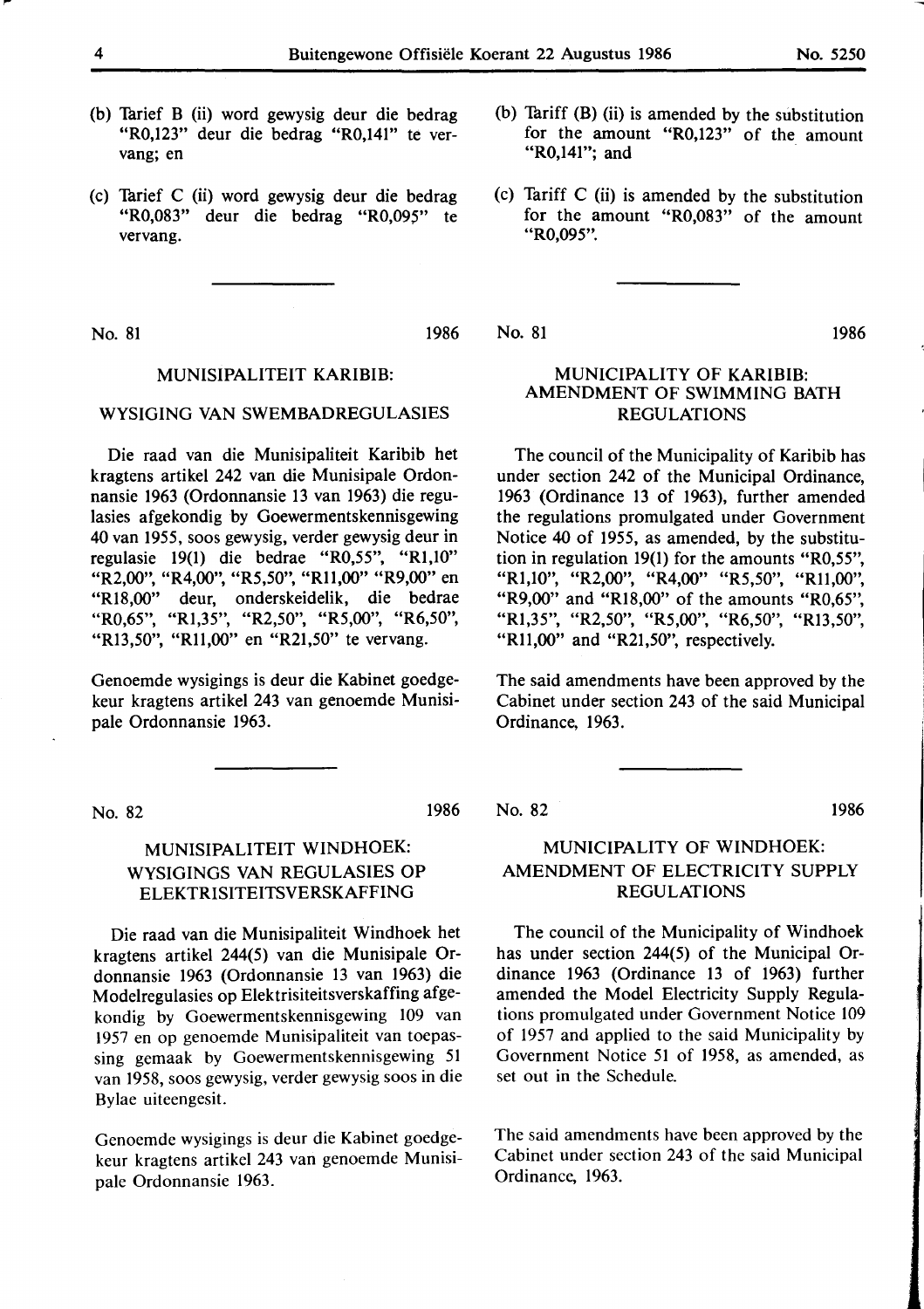# BYLAE

Item *5* van Bylae F word hierby gewysig -

a. deur die tariefskaal in subitem (a)(i)(a) deur die volgende skaal te vervang:

| "10 ampere   | R 8,40              |
|--------------|---------------------|
| 15 ampere    | R12,45              |
| 20 ampere    | R <sub>15</sub> ,08 |
| 25 ampere    | R18,63              |
| 30 ampere    | R22,18              |
| 35 ampere    | R25,73              |
| 40 ampere    | R29,28              |
| bo 40 ampere | R29,28 plus         |
|              | 70.99 sent vir elke |
|              | bykomende ampere";  |

- b. deur in subitem (a)(ii) die bedrag "4,37 sent" deur die bedrag "5,16 sent" te vervang;
- c. deur in subitem (b)(iv)(l) die bedrag "R9,16" deur die bedrag "Rl0,63" te vervang;
- d. deur in subitem (b)(iv)(2) die bedrae "10,25 sent" en "6,33 sent" onderskeidelik deur die bedrae "12,10 sent" en "7,47 sent" te vervang;
- e. deur in subitem (c)(i)(b) die bedrae "R9,16", "Rl5,28", "R30,60" "R45,88" en "R61,20" onderskeidelik deur die bedrae "Rl0,63", "R17,72", "R35,50" "R53,22" en "R70,99" te vervang;
- f. deur in subitem (c)(ii) die bedrag "5,04 sent" deur die bedrag *"5,95* sent" te vervang;
- g. deur in subitem (d)(i)(l) die bedrag "131,13 sent" deur die bedrag "152,11 sent" te vervang;
- h. deur in subitem (d)(i)(2) die bedrag "R8,46" deur die bedrag "R9,81" te vervang; en
- i. deur in subitem (d)(ii) die bedrag "4,37 sent" deur die bedrag "5,16 sent" te vervang.

# **SCHEDULE**

Item *5* of Appendix F is hereby amended -

a. by the substitution for the scale of tariffs in sub-item (a)(i)(a) of the following scale:

| "10 Amperes      | R 8,40                |
|------------------|-----------------------|
| 15 Amperes       | R12,45                |
| 20 Amperes       | R15,08                |
| 25 Amperes       | R <sub>18</sub> ,63   |
| 30 Amperes       | R22,18                |
| 35 Amperes       | R <sub>25</sub> ,73   |
| 40 Amperes       | R29,28                |
| Above 40 Amperes | R29,98 plus           |
|                  | 70,99c for each addi- |
|                  | tional ampere";       |

- b. by the substitution in subitem (a)(ii) for the amount "4,37 cents" of the amount **"5,16**  cents";
- c. by the substitution in subitem  $(b)(iv)(1)$  for the amount **"R9,16"** of the amount **"Rl0,63";**
- d. by the substitution in subitem  $(b)(iv)(2)$  for the amounts "10,25 cents" and "6,33 cents" of the amounts "12,10 cents" and "7,47 cents" respectively;
- e. by the substitution in subitem (c)(i)(b) for the amounts "R9,16", "Rl5,28", 'R30,60", "R45,88" and "R61,20" of the amounts "Rl0,63", "Rl7,72", "R35,50" "R53,22" and "R 70,99" respectively;
- f. by the substitution in subitem (c)(ii) for the amount "5,04 cents" of the amount *"5,95*  cents";
- g. by the substitution in subitem  $(d)(i)(1)$  for the amount "131,13 cents" of the amount "152,11 cents";
- h. by the substitution in subitem  $(d)(i)(2)$  for the amount **"R8,46"** of the amount **"R9,81";** and
- $i.$  by the substitution in subitem (d)(ii) for the amount "4,37 cents" of the amount "5,16 cents".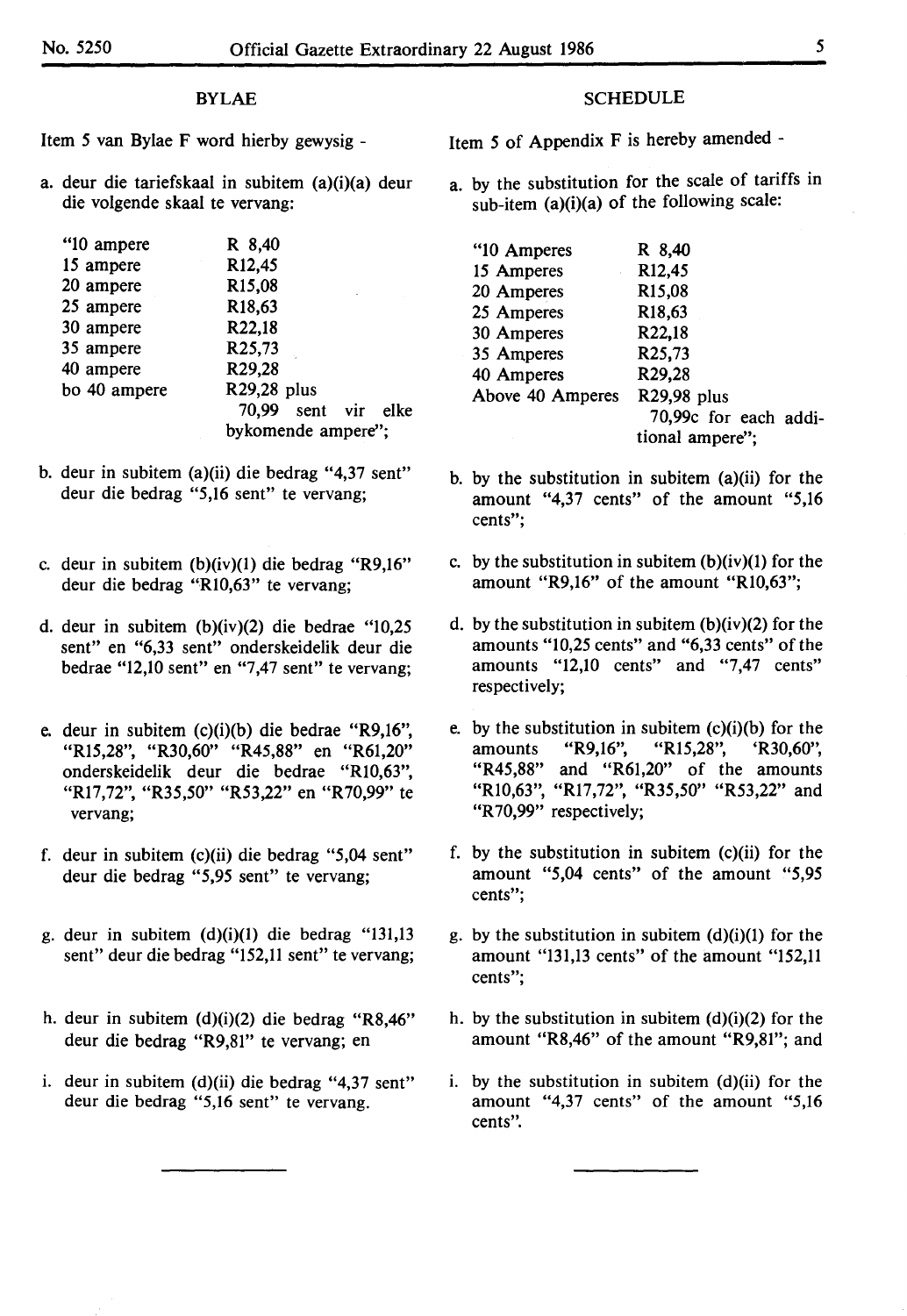No. 83

# MUNISIPALITEIT **OMARURU:**  WYSIGING VAN GESONDHEIDSREGULASIES

Die raad van die Munisipaliteit Omaruru het kragtens artikel 244(5) van die Munisipale Ordonnansie 1963 (Ordonnansie 13 van 1963) die Model Gesondheidsregulasies afgekondig by Goewermentskennisgewing 23 van 1955 en op genoemde Munisipaliteit van toepassing gemaak by Goewermentskennisgewing 76 van 1956, verder gewysig soos in die Bylae uiteengesit.

Genoemde wysiging is deur die Kabinet goedgekeur kragtens artikel 243 van genoemde Munisipale Ordonnansie 1963.

#### **BYLAE**

Die tariewe onder die opskrif "Sanitasiegelde" word hierby gewysig deur in item 1.3 die bedrag "R3,00" deur die bedrag "R4,00 te vervang.

1986

No. 83 1986

### **MUNICIPALITY** OF **OMARURU:**

# AMENDMENT OF HEALTH REGULATIONS

The council of the Municipality of Omaruru has, under section 244(5) of the Municipal Ordinance 1963 (Ordinance 13 of 1963) further amended the Model Health Regulations promulgated under Government Notice 23 of 1955, and applied to the said Municipality by Government Notice 76 of 1956, as set out in the Schedule.

The said amendment has been approved by the Cabinet under section 243 of the said Municipal Ordinance, 1963.

#### SCHEDULE

The tariffs under the heading "Sanitation Fees" are hereby amended by the substitution in item 1.3 for the amount "R3,00" of the amount "R4,00".

No. 84 1986

# MUNISIPALITEIT VAN KEETMANSHOOP: WYSIGING VAN GESONDHEIDSREGULASIES

Die raad vandie Munisipaliteit Keetmanshoop het kragtens artikel 242 van die Munisipale Ordonnansie 1963 (Ordonannsie 13 van 1963) die regulasies afgekondig by Goewermentskennisgewing 336 van 1953, soos gewysig, verder gewysig deur in item (b) van Bylae A die bedrag "R7,50" deur die bedrag "R8,50" te vervang.

Genoemde wysiging is deur die Kabinet goedgekeur kragtens artikel 243 van genoemde Munisipale Ordonnansie 1963.

#### No. 84 1986

#### MUNICIPALITY OF KEETMANSHOOP:

# AMENDMENT OF HEALTH REGULATIONS

The council of the Municipality of Keetmanshoop has under section 242 of the Municipal Ordinance, 1963 (Ordinance 13 of 1963), further amended the regulations promulgated under Government Notice 336 of 1953, as amended, by the substitution in item (b) of Schedule A for the amount "R7,50" of the amount "R8,50".

The said amendment has been approved by the Cabinet under section 243 of the said Municipal Ordinance, 1963.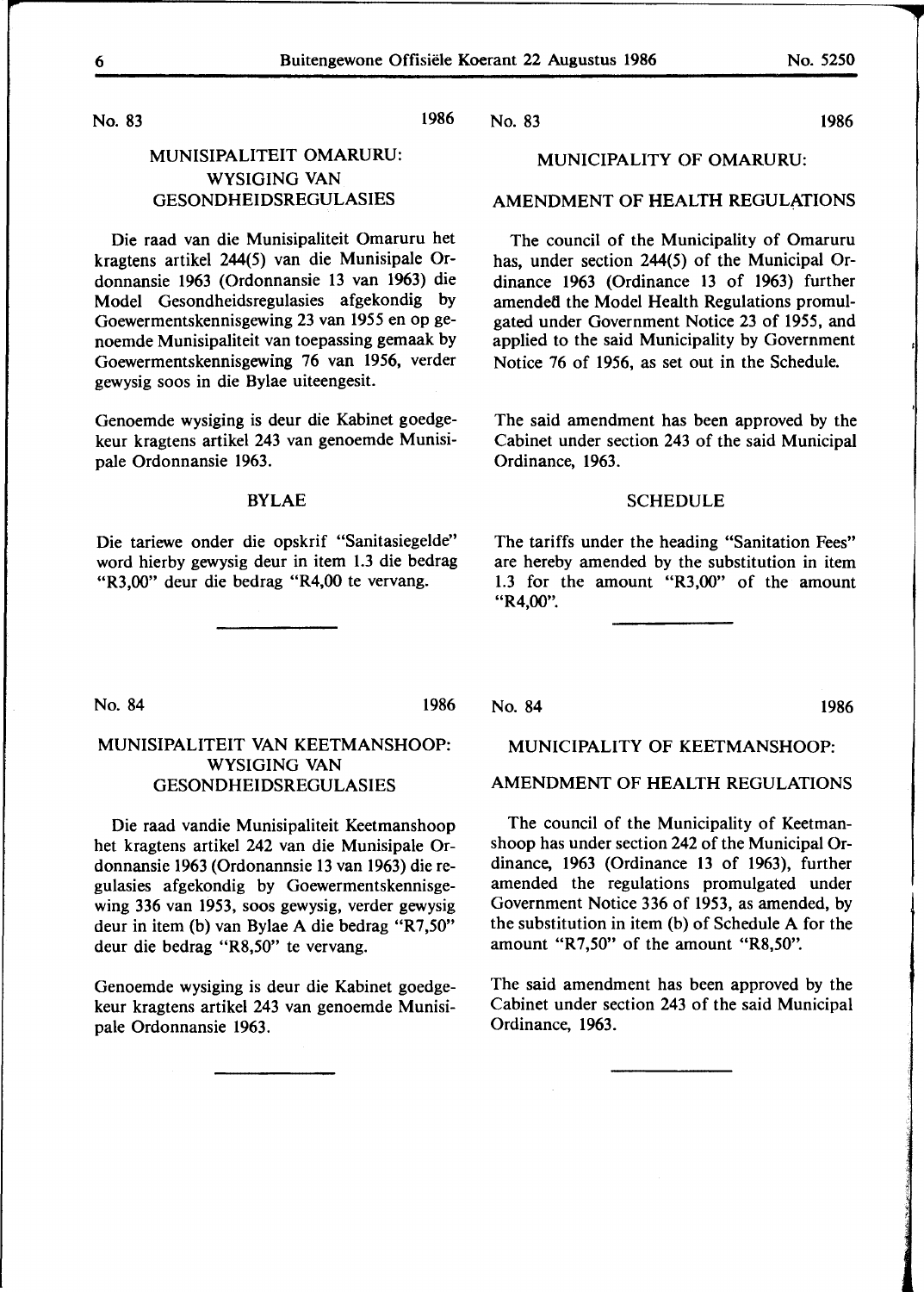1986

No. 85

# MUNISIPALITEIT OfAVI: WYSIGING VAN WATERLEWERINGSREGULASIES

Die raad van die Munisipaliteit Otavi bet kragtens artikel 242 van die Munisipale Ordonnansie 1963 (Ordonnansie 13 van 1963) die regulasies afgekondig by Goewermentskennisgewing 66 van 1960, soos gewysig, verder gewysig deur in item l(a)(i) en l(a)(ii) van Bylae B die bedrae **"R5,00",**  en "R0,35" deur, onderskeidelik, die bedrae "R9,50" en "R0,45" te vervang.

Genoemde wysiging is deur die Kabinet goedgekeur kragtens artikel 243 van genoemde Munisipale Ordonnansie 1963.

No. 86 1986

# MUNISIPALITEIT **SWAKOPMUND: WYSIGING VAN**  INBOORLINGLOKASIEREGULASIES

Die raad van die Munisipaliteit Swakopmund bet kragtens artikel 32(2) van die Proklamasie op Inboorlinge in Stedelike Gebiede 1951 (Proklamasie *56* van 1951) die regulasies afgekondig by Goewermentskennisgewing 206 van 1962, soos gewysig, verder gewysig soos uiteengesit in die Bylae.

Genoemde wysigings is deur die Kabinet goedgekeur kragtens artikel 32(4) van genoemde Proklamasie op Inboorlinge in Stedelike Gebiede 1951.

#### BYLAE

Bylae V van die Inboorlinglokasieregulasies word hierby gewysig -

- (a) deur in item 3(3) die bedrag **"Rl,25"** deur die bedrag "Rl,30" te vervang; en
- (b) deur in item 3(4) die bedrag "Rl,35" deur die bedrag "Rl,40" te vervang.

1986 No. 85

# MUNICIPALITY OF OfAVI: AMENDMENT OF WATER SUPPLY REGULATIONS

The council of the Municipality of Otavi has under section 242 of the Municipal Ordinance, 1963 (Ordinance 13 of 1963), further amended the regulations promulgated under Government Notice 66 of 1960, as amended, by the substitution in item  $1(a)(i)$  and  $1(a)(ii)$  of Schedule B for the amounts "R5,00" and "R0,35" of the amounts "R9,50" and "R0,45", respectively. ·

The said amendment as been approved by the Cabinet under section 243 of the said Municipal Ordinance, 1963.

No. 86 1986

# MUNICIPALITY OF SWAKOPMUND: AMENDMENT OF NATIVE LOCATION REGULATIONS

The council of the Municipality of Swakopmund has under section 32(2) of the Natives (Urban Areas) Proclamation, 1951 (Proclamation *56*  of 1951), further amended the regulations promulgated under Government Notice 206 of 1962, as amended, as set out in the Schedule.

The said amendments have been approved by the Cabinet under section 32(4) of the said Natives (Urban Areas) Proclamation, 1951.

# **SCHEDULE**

**Carl Corp.** 

Schedule V of the Native Location Regulations is hereby amended -

- (a) by the substitution in item 3(3) for the amount "Rl,25" of the amount "Rl,30"; and
- (b) by the substitution in item 3(4) for the amount "Rl,35" of the amount "Rl,40".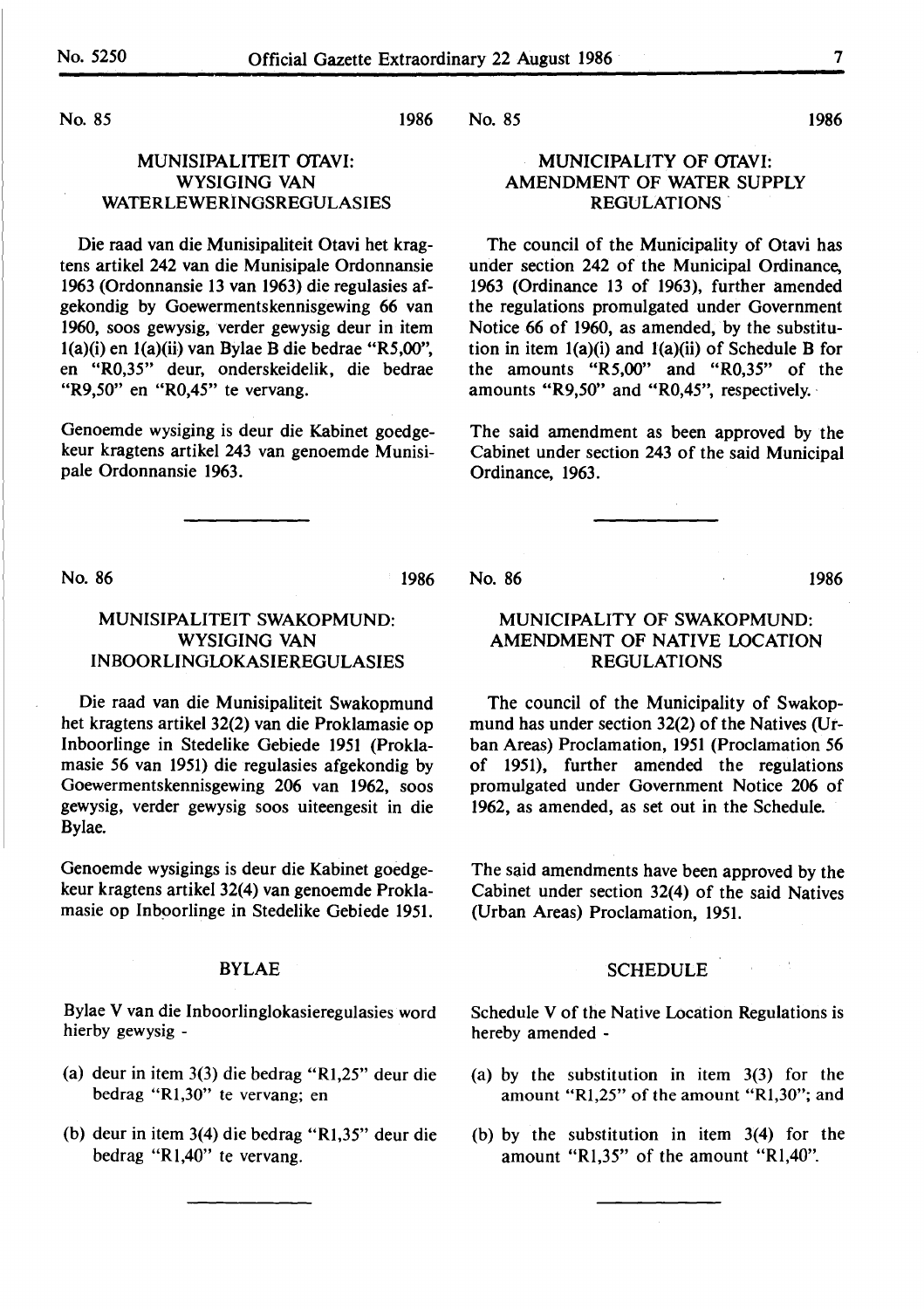No. 87 **1986** 

## MUNISIPALITEIT KEETMANSHOOP:

# **WYSIGING VAN** SWEMBADREGULASIES

Die raad van die Munisipaliteit Keetmanshoop bet kragtens artikel 242 van die Munisipale Ordonnansie 1963 (Ordonnansie 13 van 1963) die regulasies af gekondig by Goewermentskennisgewing 113 van 1968 verder gewysig soos in die Bylae uiteengesit.

Genoemde wysigings is deur die Kabinet goedgekeur kragtens artikel 243 van genoemde Munisipale Ordonnansie 1963.

#### **BYLAE**

Die Heffingskedule word hierby gewysig -

- a) deur in item 1 die bedrae "R0,50" en "R0,15" deur die bedrae "Rl,00" en "R0,30" onderskeidelik te vervang;
- b) deur in item 2 die bedrae "R4,50" en "R2,25" deur die bedrae "R9,00" en "R4,50" onderskeidelik te vervang;
- c) deur in item 3 die bedrae "Rl5,00" en "R7,50" deur die bedrae "R30,00" en "Rl5,00" onderskeidelik te vervang; en

MUNISIPALITEIT SWAKOPMUND: **WYSIGING VAN INBOORLINGLOKASIEREGULASIES** 

Die raad van die Munisipaliteit Swakopmund bet kragtens artikel 32(2) van die Proklamasie op Inboorlinge in Stedelike Gebiede 1951 (Proklamasie *56* van 1951) die regulasies afgekondig by Goewermentskennisgewing 206 van 1962, soos gewysig, verder gewysig soos in die Bylae uiteen-

d) deur item 4 te skrap.

No. 87 **1986** 

# **MUNICIPALITY** OF **KEETMANSHOOP: AMENDMENT** OF **SWIMMING** BATH **REGULATIONS**

The council of the Municipality of Keetmanshoop has under section 242 of the Municipal Ordinance, 1963 (Ordinance 13 of 1963), further amended the regulations promulgated under Government Notice 113 of 1968 as set out in the Schedule.

The said amendments have been approved by the Cabinet under section 243 of the said Municipal Ordinance, 1963.

#### **SCHEDULE**

The Schedule of Fees is hereby amended -

- a) by the substitution in item 1 for the amounts "R0,50" and "R0,15" of the amounts "R1,00" and "R0,30" respectively;
- b) by the substitution in item 2 for the amounts "R4,50" and "R2,25" of the amounts "R9,00 and "R4,50" respectively;
- c) by the substitution in item 3 for the amounts "R15,00" and "R7,50" of the amounts "R30,00" and "R15,00" respectively;
- d) by the deletion of item 4.

No. 88 1986

gesit.

# No. 88 1986

# **MUNICIPALITY** OF **SWAKOPMUND: AMENDMENT** OF **NATIVE LOCATION REGULATIONS**

The council of the Municipality of Swakopmund has under section 32(2) of the Natives (Urban Areas) Proclamation, 1951 (Proclamation *56*  of 1951), further amended the regulations promulgated under Government Notice 206 of 1962 as amended, as set out in the Schedule.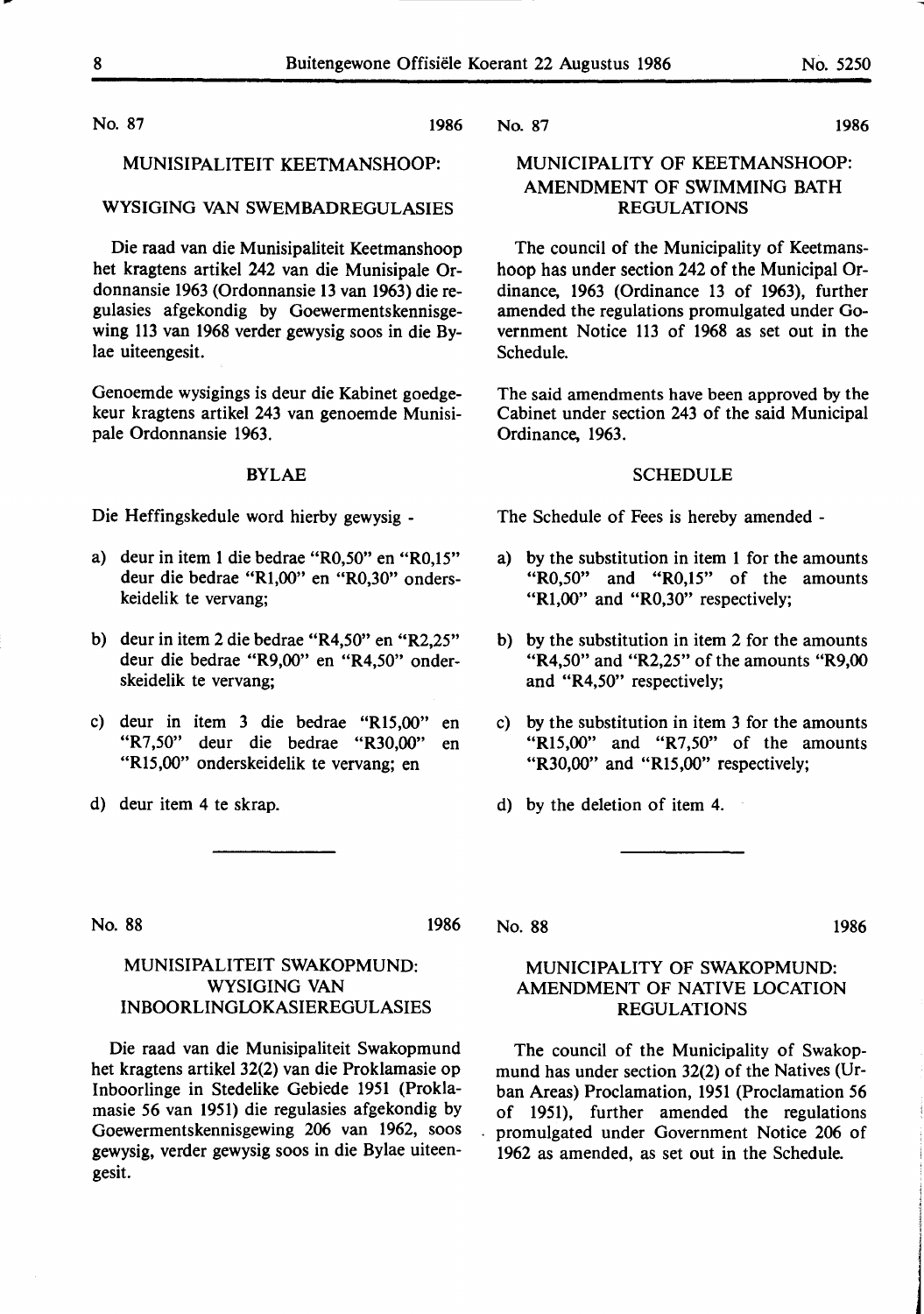Genoemde wysigings is deur die Kabinet goedgekeur kragtens artikel 32 (4) van genoemde Proklamasie op Inboorlinge in Stedelike Gebiede 1951.

# BYLAE

Regulasie 130 van Hoofstuk VIII word hierby gewysig deur subregulasie (3) deur die volgende subregulasie te vervang:

- "(3) (a) Die adviesraad kies binne een-entwintig dae na inwerkingtreding van hierdie subregulasie en daarna binne sewe dae na elke algemene verkiesing die adviesraadslede, of binne sewe dae na die tweede Woensdag in Maart in die jaar waarin geen algemene verkiesing van adviesraadslede gehou word nie, op 'n buitengewone vergadering een adviesraadslid om voorsitter van die adviesraad te wees en een adviesraadslid om ondervoorsitter van die adviesraad te wees.
	- (b) Die voorsitter van die adviesraad is verantwoordelik vir die ordelike leiding van vergaderings van die adviesraad en bet die reg om, onderhewig aan enige reglement van orde, enige raadslid wat opsetlik die gesag van die voorsitter verontagsaam, of wat die verrigtinge van die Raad belemmer, van enige vergadering van die raad uit te sluit.
	- (c) As die voorsitter van 'n vergadering afwesig is, moet die ondervoorsitter die voorsitterstoel inneem en al die funksies en pligte van die voorsitter in verband met die vergadering waarop hy voorsit, uitoefen en vervul, en as die ondervoorsitter van sodanige vergadering afwesig is, kies die adviesraad uit sy Jede 'n persoon om by sodanige vergadering as voorsitter op te tree en al die funksies en pligte van die voorsitter uit te oefen en te vervul".

The said amendments have been approved by the Cabinet under section 32(4) of the said Natives (Urban Areas) Proclamation, **1951.** 

#### SCHEDULE

Regulation 130 of Chapter VIII is hereby amended by the substitution for subregulation (3) of the following subregulation:

- "(3) (a) The advisory board shall, within twenty one days after the commencement of this subregulation and thereafter within seven days of every general election of advisory board members, or within seven days of the second Wednesday in March in any year during which no general election of advisory board members is held, at a special meeting, elect one advisory board member to be the chairman of the board and one advisory board member to be the deputy chairman of the board.
	- (b) The chairman of the advisory board shall be responsible for the proper conduct of meetings of the advisory board and shall have the right, subject to any standing orders, to exclude from any meeting of the advisory board any member who wilfully disregards the authority of the chairman or who obstructs the proceedings of the council.
	- (c) In the absence of the chairman from any meeting, the deputy chairman shall take the chair and perform all the functions and duties of the chairman in connection with the meeting at which he presides, and, in the absenee of the deputy chairman from such meeting, the advisory board shall elect from among its members a person to act at such meeting as chairman and to perform all the functions and duties of the chairman."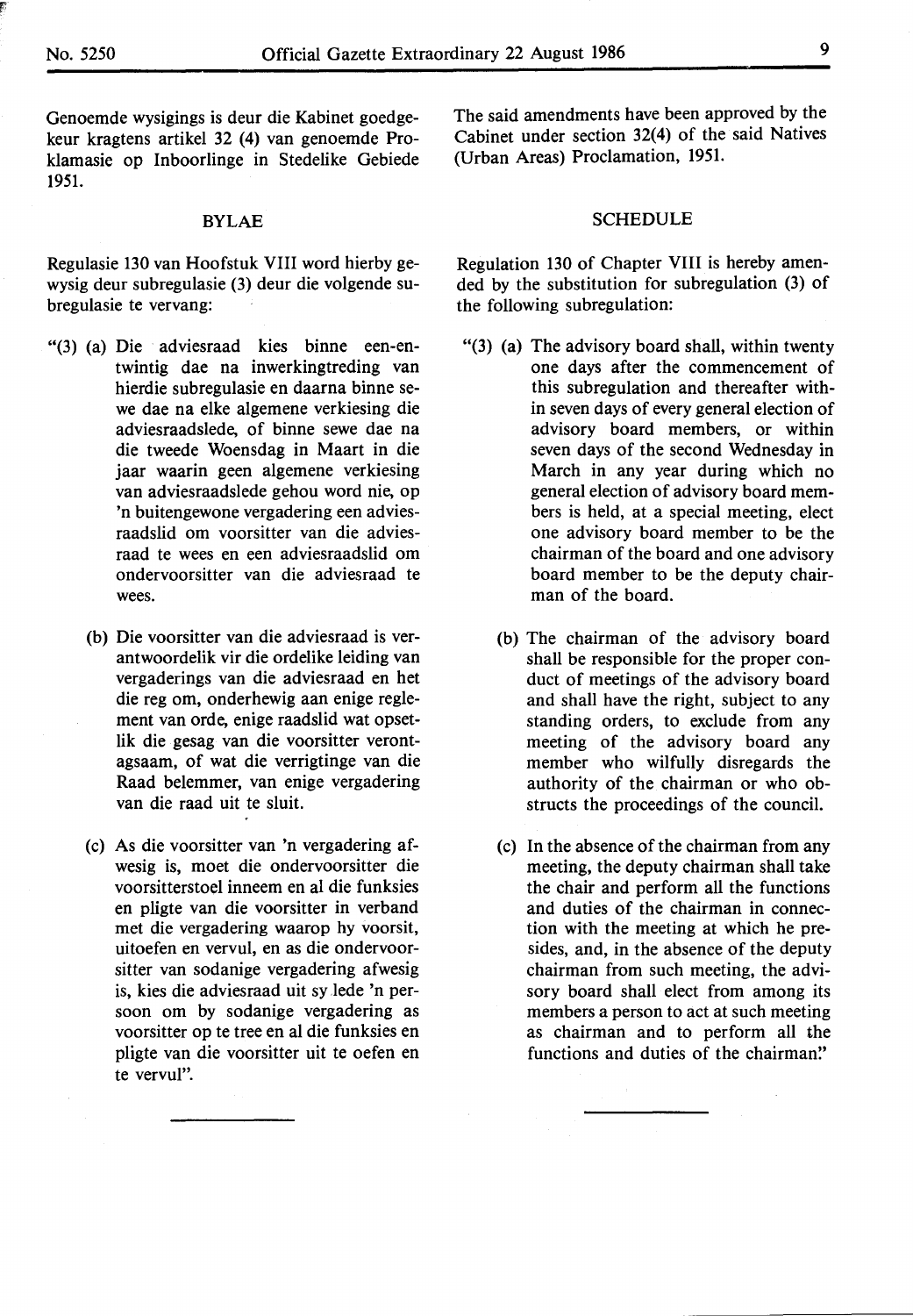No. 89 1986

# MUNISIPALITEIT SWAKOPMUND: WYSIGING VAN GESONDHEIDSREGULASIES: TARIEF

Die raad van die Munisipaliteit Swakopmund het kragtens artikel 244(5) van die Munisipale Ordonnansie 1963 (Ordonnansie 13 van 1963) die regulasies af gekondig by Goewermentskennisgewing 23 van 1955, en op genoemde Munisipaliteit van toepassing gemaak by Goewermentskennisgewing 165 van 1958, soos gewysig, verder gewysig soos in die Bylae uiteengesit.

Genoemde wysigings is deur die Kabinet goedgekeur kragtens artikel 243 van genoemde Munisipale Ordonnansie 1963.

# BYLAE

- 1. Item 1 van die tariefskaal van sanitasiegelde vervat in paragraaf (c) word hierby gewysig  $-$ 
	- (a) deur in paragraaf (a) die bedrag **"R15,00"**  deur die bedrag "R16,00" te vervang;
	- (b) deur paragraaf (b) deur die volgende paragraaf te vervang:-
		- "(b) Verwydering van huisvullis by woonpersele per politeensak een keer per week ..........R6,50 maandeliks."
		- (c) deur in paragraaf (c) die bedrae "R8,30", "Rl2,40" en "R36,50", deur onderskeidelik, die bedrae "R8,90", "R13,40" en "R39,40" te vervang;
		- (d) deur in paragraaf (d) die bedrag **"R17 ,00"** deur die bedrag **"R18,00"**  te vervang;
		- (e) deur in paragraaf (e) die bedrae "R60,80", "R91,00" en "R203,00" deur, onderskeidelik, die bedrae "R65,60", "R98,00" en "R219,00" te vervang;

No. 89 1986

# MUNICIPALITY OF SWAKOPMUND: AMENDMENT OF HEALTH REGULATIONS: TARIFF

The council of the Municipality of Swakopmund has under section 244(5) of the Municipal Ordinance, 1963 (Ordinance 13 of 1963), further amended the regulations promulgated under Government Notice 23 of 1955 and made applicable to the said Municipality under Government Notice 165 of 1958, as amended, as set out in the Schedule.

The said amendments have been approved by the Cabinet under section 243 of the said Municipal Ordinance, 1963.

# **SCHEDULE**

- **1.** Item **1** of the tariff of sanitary fees contained in paragraph (c) is hereby amended -
	- (a) by the substitution in paragraph (a) for the amount "R15.00" of the amount amount "R15,00" of the **"Rl6,00";**
	- (b) by the substitution for paragraph (b) of the following paragraph (b):-
		- "(b) Removal of domestic refuse at residential premises per polythene bag once weekly .. **R6,50** monthly";
			- (c) by the substitution in paragraph (c) for the amounts "R8,30", "Rl2,40" and "R36,50" of the amounts "R8,90"; "Rl3,40" and "R39,40" respectively;
			- (d) by the substitution in paragraph (d) for the amount "R17,00" of the amount "Rl8,00";
			- (e) by the substitution in paragraph (e) for the amounts "R60,80", "R91,00" and "R203,00" of the amounts "R65,60", "R98,00" and "R219,00" respectively;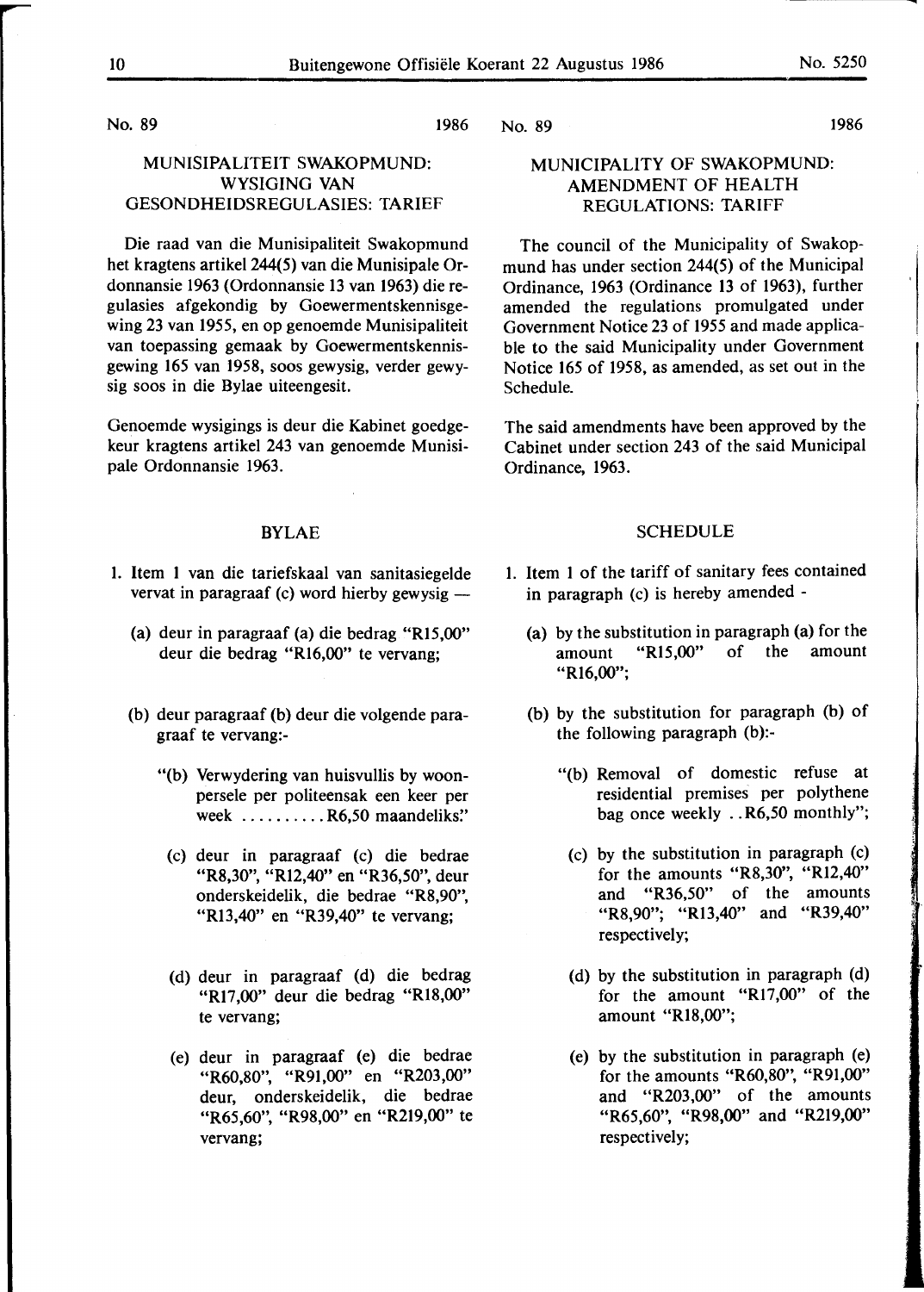- (f) deur in paragraaf (f) die bedrae **"R6,45"** en **"R6,00"** deur, onderskeidelik, die bedrae **"R** 7 ,00" en **"R6,50"** te vervang;
- (g) deur in paragraaf (g) die bedrag "R0,80" deur die bedrag "R0,90" te vervang;
- (h) deur in paragraaf (h) die bedrag "R17,00" deur die bedrag "R25,00" te vervang; en
- (i) deur in paragraaf (i) (ii) die bedrag "R3,80" deur die bedrag "R4,00" te vervang.
- 2. Item 4 van die tariefskaal van sanitasiegelde word hierby gewysig deur die bedrag "R6,00" deur die bedrag "R6,50" te vervang.
- (f) by the substitution in paragraph (f) for the amounts "R6,45" and "R6,00" of the amounts "R7,00" and "R6,50" respectively;
- (g) by the substitution in paragraph (g) for the amount "R0,80" of the amount "R0,90";
- (h) by the substitution in paragraph (h) for the amount "R17,00" of the amount "R25,00"; and
- (i) by the substitution in paragraph (i) (ii) for the amount "R3,80" of the amount "R4,00''.
- 2. Item 4 of the tariff of sanitary fees is hereby amended by the substitution for the amount "R6,00" of the amount "R6,50".

No. 90

#### 1986 No. 90 1986.

# MUNICIPALITY OF SWAKOPMUND: AMENDMENT OF WATER SUPPLY REGULATIONS

The council of the Municipality of Swakopmund has under section 242 of the Municipal Ordinance, 1963 (Ordinance 13 of 1963), further amended the regulations promulgated under Government Notice 269 of 1947, as amended, as set out in the Schedule.

The said amendments have been approved by the Cabinet under section 243 of the said Municipal Ordinance, 1963.

# SCHEDULE

Schedule B is hereby amended -

- (a) by the substitution in item **1** (a) for the amount "RS,03" of the amount of "R5,90"; and
- (b) by the substitution in item 1 (b) for the amount "R0,6285" of the amount **"RO,** 73 88".

# **MUNISIPALITEIT SWAKOPMUND: WYSIGING VAN WATERLEWERINGSREGULASIES**

Die raad van die Munisipaliteit Swakopmund het kragtens artikel 242 van die Munisipale Ordonnansie 1963 (Ordonnansie 13 van 1963) die regulasies afgekondig by Goewermentskennisgewing 269 van 1947, soos gewysig, verder gewysig soos in die Bylae uiteengesit.

Genoemde wysigings is deur die Kabinet goedgekeur kragtens artikel 243 van genoemde Munisipale Ordonnansie 1963.

#### BYLAE

Bylae **B** word hierby gewysig -

- (a) deur in item l(a) die bedrag "R5,03" deur die bedrag "RS,90" te vervang; en
- (b) deur in item l(b) die bedrag "R0,6285" deur die bedrag "R0,7388" te vervang.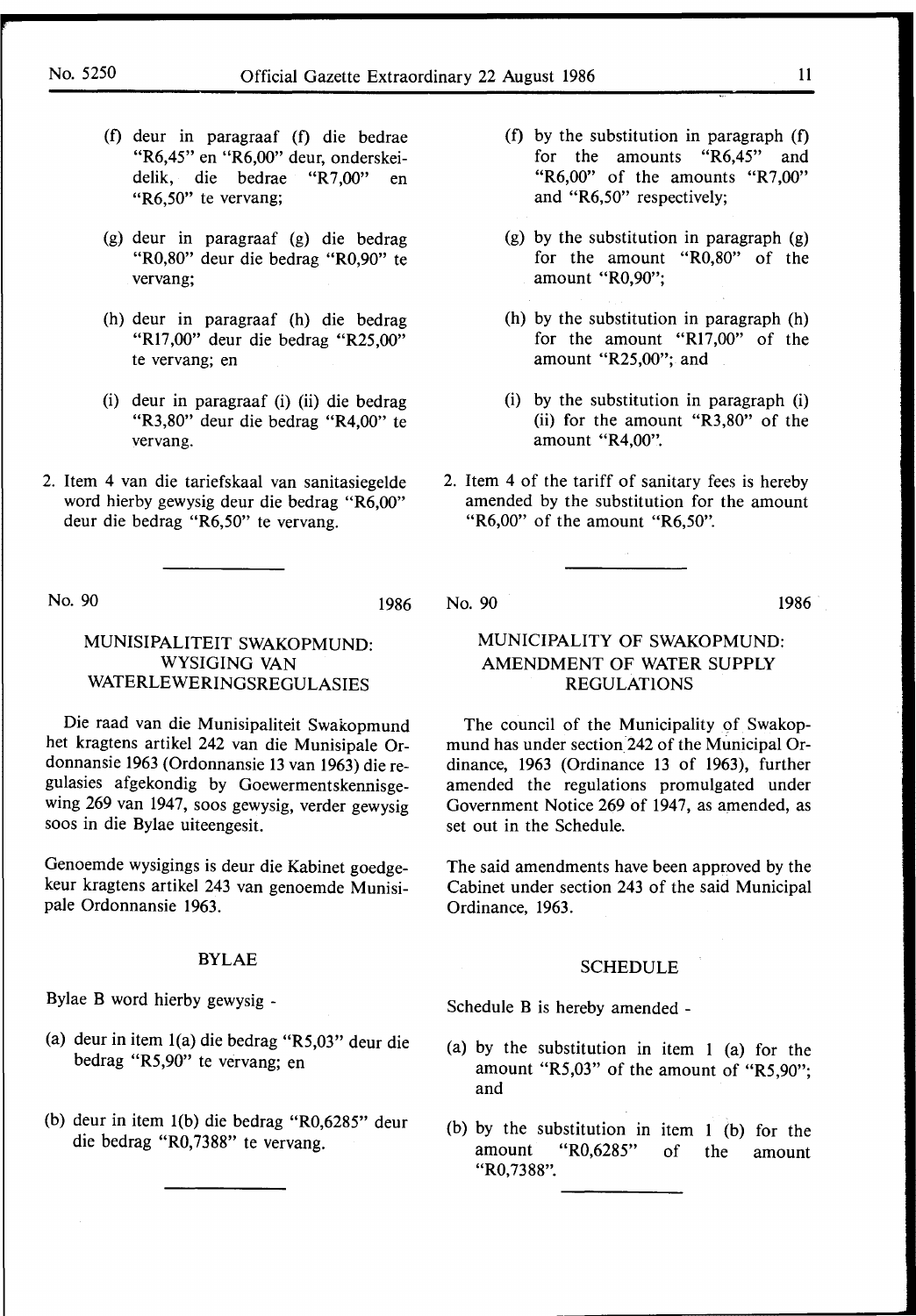1986

No. 91

# MUNISIPALITEIT SWAKOPMUND: WYSIGING VAN REGULASIES OP ELEKTRISITEITSLEWERING

Die raad van die Munisipaliteit Swakopmund het kragtens artikel 242 van die Munisipaie Ordonnansie 1963 (Ordonnansie 13 van 1963) die regulasies afgekondig by Goewermentskennisgewing 331 van 1952, soos gewysig, verder gewysig soos in die Bylae uiteengesit.

Genoemde wysigings is deur die Kabinet goedgekeur kragtens artikel 243 van genoemde Munisipale Ordonnansie 1963.

#### **BYLAE**

Item 5 van Hoofstuk VII word hierby gewysig -

- (a) deur in subitem (a)(i) die bedrag "Rll,12", "Rl2,30", "Rl3,42", "Rl4,60", "Rl5,78" en "Rl6,91" deur, onderskeidelik, die bedrae "Rl4,52", "Rl6,53", "Rl8,54", "R20,55", "R22,56" en "R24,57" te vervang;
- (b) deur in subitem (a)(ii) die bedrag "R0,0716" deur die bedrag "R0,0746" te vervang;
- (c) deur in subitem (b)(i) in die kolom onder die opskrif "Enkelfase" die bedrae "Rll,04", "R12,22", "R13,35", "R14,52", "R15,70", "Rl6,83" en "Rl8,0l" deur, onderskeidelik, die bedrae "R13,59", "R15,60", "R17,61", "Rl9,62", "R21,63", "R23,64" en "R25,65" en in die kolom onder die opskrif "Driefase" die bedrae "R33,ll" "R36,60", "R40,09", "R43,57", "R47,0l", "R55,50" en "R53,98" deur onderskeidelik die bedrae "R40,76",<br>"R46,79", "R52,82", "R58,85", "R64,88", "R70,91" en "R76,94" te vervang;
- (d) deur in subitem (b)(ii) die bedrag "R0,0789" deur die bedrag "R0,0819" te vervang;

No. 91 1986

# MUNICIPALITY OF SWAKOPMUND: AMENDMENT OF ELECTRICITY SUPPLY REGULATIONS

The council of the Municipality of Swakopmund has under section 242 of the Municipal Ordinance, 1963 (Ordinance 13 of 1963), further amended the regulations promulgated under Government Notice 331 of 1952, as amended, as set out in the Schedule.

The said amendments have been approved by the Cabinet under section 243 of the said Municipal Ordinance, 1963.

#### SCHEDULE

Item 5 of Chapter VII is hereby amended -

- (a) by the substitution in subitem (a)(i) for the amounts "Rll,12", "Rl2,30", 'Rl3,42", 'R14,60", "R15,78" and "R16,91", of the amounts "Rl4,52", "Rl6,53", "Rl8,54", "R20,55", "R22,56" and "R24,57", respectively;
- (b) by the substitution in subitem **(a)(ii)** for the amount "R0,0716" of the amount **"R0,0746";**
- (c) by the substitution in subitem (b)(i) in the column under the heading "Single Phase" for the amounts "Rll,04", "Rl2,22", "Rl3,35", "R14,52", "R15,70", "R16,83" and "R18,01"<br>of the amounts "R13,59", "R15,60", of the amounts "Rl3,59", "Rl5,60", "R71,61", "Rl9,62", "R21,63", "R23,64" and "R25,65", respectively, and in the column under the heading "Three Phase" for the amounts "R33,11", "R36,60" "R40,09", amounts "R33,11", "R36,60" "R43,57", "R47,01", "R55,50" and "R53,98"<br>of the amounts "R40.76", "R46,79", of the amounts "R40,76", "R52,82", "R58,85", "R64,88", "R70,91" and "R 76,94", respectively;
- (d) by the substitution in subitem (b)(ii) for the amount "R0,0789" of the amount **"R0,0819";**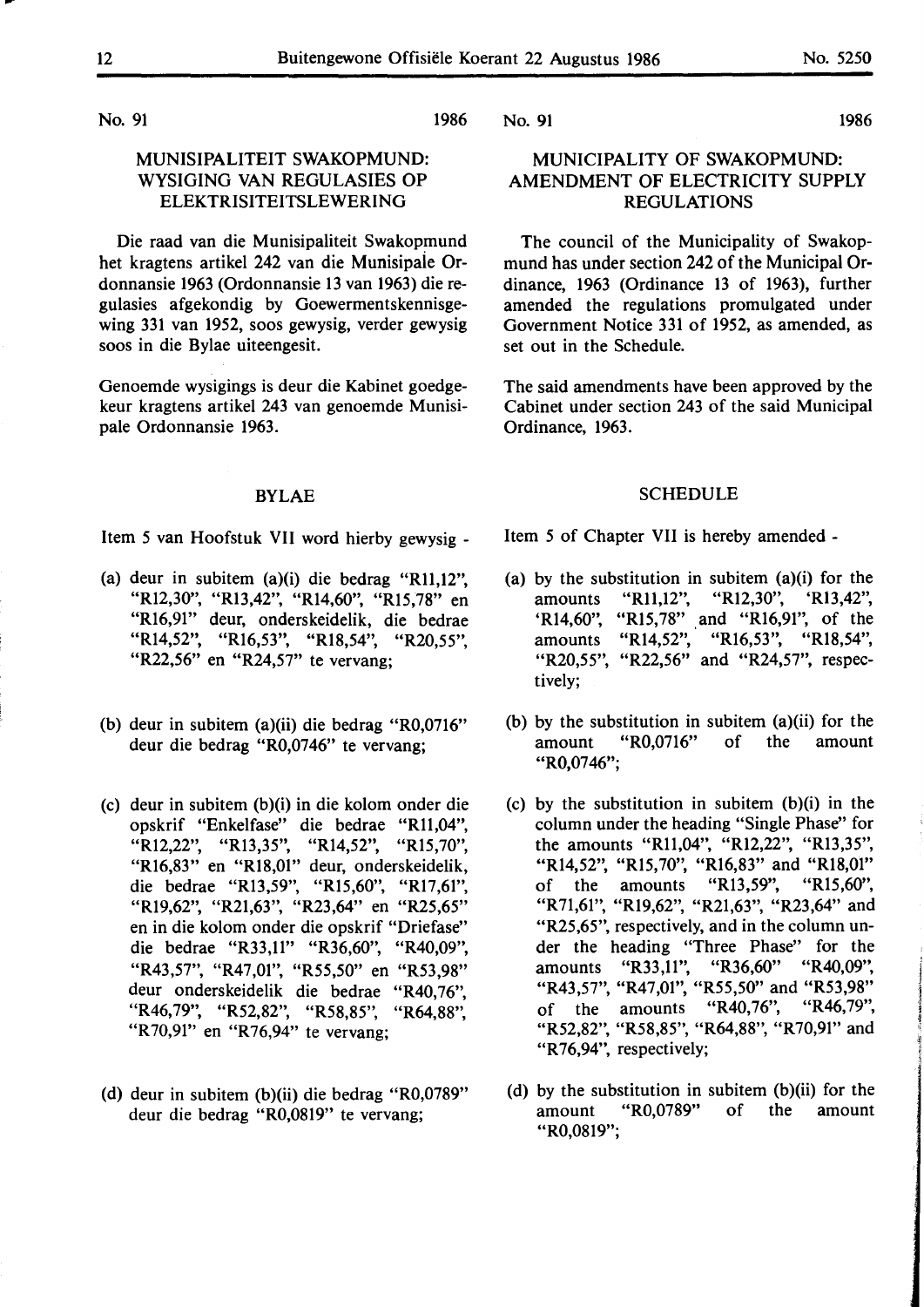- (e) deur in subitem (c)(i) in die kolom onder die opskrif "Enkelfase" die bedrae "Rl,84", "R3,72" en "R5,56" deur, onderskeidelik, die bedrae "R4,41", "R8,82" en "Rl3,23" en in die kolom onder die opskrif "Driefase" die bedrae "R5,56", "Rll,17" en "Rl6,73" deur, onderskeidelik, die bedrae "Rl3,23", "R26,46" en "R39,69" te vervang;
- (f) deur in subitem (c)(ii) die bedrag "R0,1306" deur die bedrag "R0,1336" te vervang;
- (g) deur in subitem (d)(i)(a) die bedrag "R4,83" deur die bedrag "R5,61" te vervang;
- (h) deur in subitem (d)(i)(b) die bedrag "R0,94" deur die bedrag "Rl,11" te vervang;
- (i) deur in subitem (d)(ii) die bedrag "R0,0738" deur die bedrag "R0,0768" te vervang; en
- (j) deur in subitem (f) die bedrag "R0,008" deur die bedrag "R0,011" te vervang.
- (e) by the substitution in subitem (c)(i) in the column under the heading "Single Phase'' for the amounts **"Rl,84"** "R3,72" and **"R5,56"**  of the amounts **"R4,41", "R8,82"** and "Rl3,23", respectively, and in the column under the heading "Three Phase" for the amounts "R5,56", "Rll,17" and "Rl6,73" of the amounts "Rl3,23", "R26,46" and "R39,69", respectively;
- (f) by the substitution in subitem (c)(ii) for the amount "R0,1306" of the amount "R0,1336";
- (g) by the substitution in subitem  $(d)(i)(a)$  for the amount **"R4,83"** of the amount **"R5,61";**
- (h) by the substitution in subitem  $(d)(i)(b)$  for the amount **"R0,94",** of the amount **"Rl,11";**
- (i) by the substitution in subitem (d)(ii) for the amount "R0,0738" of the amount "R0,0768"; and
- (j) by the substitution in subitem (f) for the amount "R0,008" of the amount "R0,011".

No. 92 1986

# MUNISIPALITEIT KEETMANSHOOP: WYSIGING VAN RIOLERINGS- EN LOODGIETERSREGULASIES

Die raad van die Munisipaliteit Keetmanshoop het kragtens artikel 242 van die Munisipale Ordonnansie 1963 (Ordonnansie 13 van 1963) die regulasies afgekondig by Goewermentskennisgewing 128 van 1967, soos gewysig, verder gewysig deur in Bylae C die bedrae "Rll,25" en "R9,00", oral waar dit voorkom, deur, onderskeidelik, die bedrae "Rl2,00" en "RI0,50" te vervang.

Genoemde wysigings is deur die Kabinet goedgekeur kragtens artikel 243 van genoemde Munisipale Ordonnansie 1963.

## No. 92 1986

MUNICIPALITY OF KEETMANSHOOP: AMENDMENT OF DRAINAGE AND PLUMBING REGULATIONS

The council of the Municipality of Keetmanshoop has under section 242 of the Municipal Ordinance, 1963 (Ordinance 13 of 1963), further amended the regulations promulgated under Government Notice 128 of 1967, as amended, by the substitution in Schedule C for the amounts "Rll,25" and "R9,00", wherever they occur, of the amounts "Rl2,00" and "RI0,50", respectively.

The said amendments have been approved by the Cabinet under section 243 of the said Municipal Ordinance, 1963.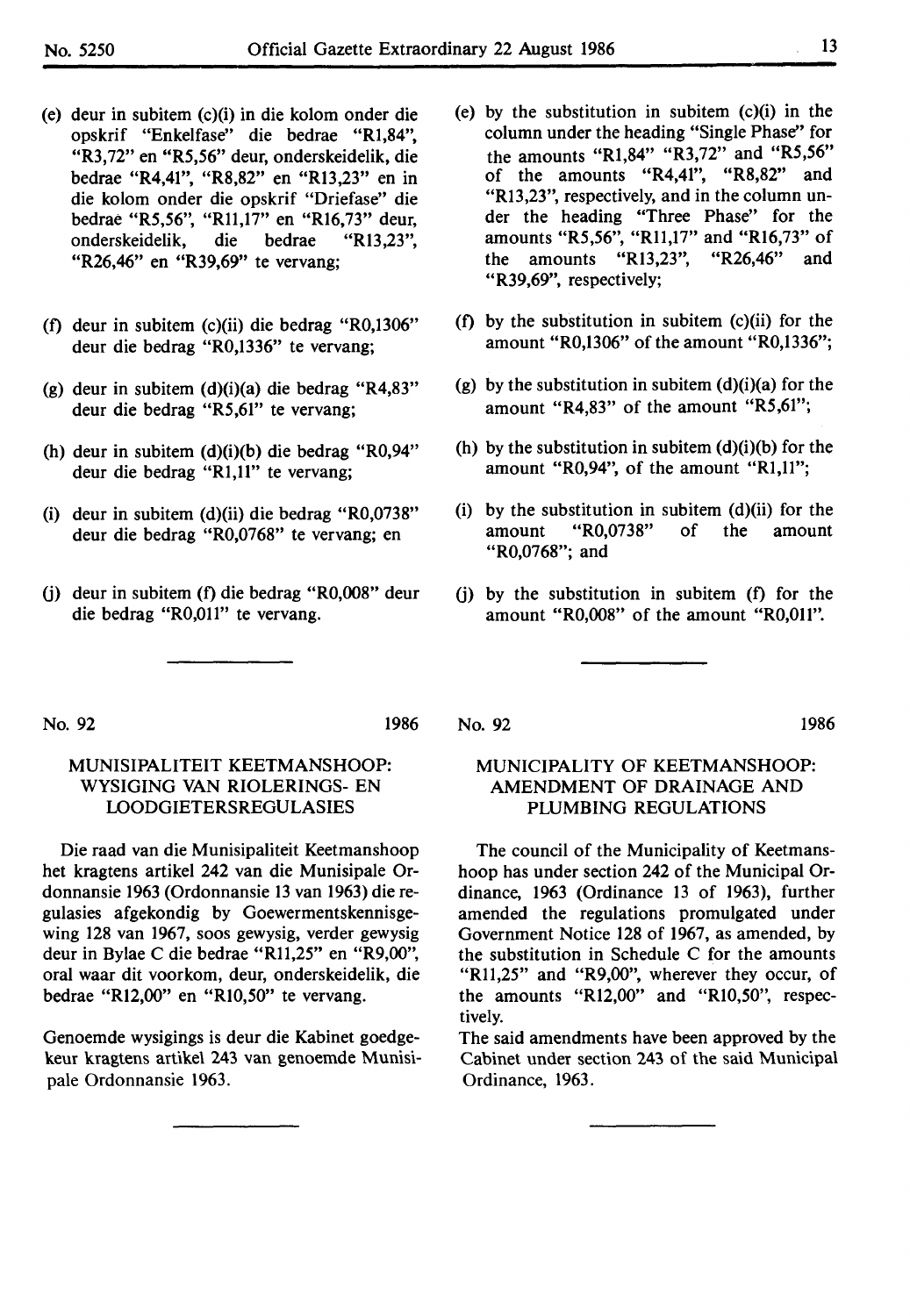1986

No. 93

# MUNISIPALITEIT OTJIWARONGO: WYSIGING VAN REGULASIES OP ELEKTRISITEITSVERSKAFFING

Die raad van die Munisipaliteit Otjiwarongo het kragtens artikel 244(5) van die Munisipale Ordonnansie 1963 (Ordonnansie 13 van 1963) die Modelregulasies op Elektrisiteitsverskaffing afgekondig by Goewermentskennisgewing 109 van 1957 en op genoemde Munisipaliteit van toepassing gemaak by Goewermentskennisgewing 327 van 1957, verder gewysig soos in die Bylae uiteengesit.

Genoemde wysigings is deur die Kabinet goedgekeur kragtens artikel 243 van genoemde Munisipale Ordonnansie 1963.

# BYLAE

Paragraaf 5 van Byvoegsel D word hierby gewysig:

- a. deur in item (a)(ii)(bb) die bedrae "R4,65", "R6,20", "R7,75" (oral waar hierdie bedrag voorkom) en "R0,31" deur die bedrae "R5,70" "R7,60" "R9,50" en "R0,38", onderskeidelik, te vervang;
- b. deur in item (a)(iii) die bedrag "R0,049" deur die bedrag "R0,060" te vervang;
- c. deur in item (b)(ii) die bedrag "R0,15" deur die bedrag "R0,22" te vervang;
- d. deur in item (b)(iii) die bedrag "R0,11" deur die bedrag "R0,127" te vervang;
- e. deur in item (c)(ii)(aa) die bedrag "R0,76" deur die bedrag "R0,86" te vervang;
- f. deur in item (c)(ii)(bb) die bedrag "R8,20" deur die bedrag "Rl0,00" te vervang;
- g. deur in item (c)(iii) die bedrag "R0,056" deur die bedrag "R0,067" te vervang; en

# MUNICIPALITY OF OTJIWARONGO: AMENDMENT OF ELECTRICITY SUPPLY REGULATIONS

The council of the Municipality of Otjiwarongo has under section 244(5) of the Municipal Ordinance 1963 (Ordinance 13 of 1963) further amended the Model Electricity Supply Regulations promulgated under Government Notice 109 of 1957 and applied to the said Municipality by Government Notice 327 of 1957, as set out in the Schedule.

The said amendments has been approved by the Cabinet under section 243 of the said Municipal Ordinance 1963.

### **SCHEDULE**

Paragraph 5 of Appendix D is hereby amended -

- a. by the substitution in item (a)(ii)(bb) for the amounts "R4,65", "R6,20", "R7,75" (wherever this amount occurs) and "R0,31" of the amounts "R5,70", "R7,60", "R9,50" and "R0,38" respectively;
- b. by the substitution in item (a)(iii) for the amount "R0,049" of the amount "R0,060";
- c. by the substitution in item  $(b)(ii)$  for the amount "R0,15" of the amount "R0,22";
- d. by the substitution in item (b)(iii) for the amount "R0,11" of the amount "R0,127";
- e. by the substitution in item (c)(ii)(aa) for the amount "R0,76" of the amount "R0,86";
- f. by the substitution in item  $(c)(ii)(bb)$  for the amount "R8,20" of the amount "Rl0,00";
- g. by the substitution in item (c)(iii) for the amount "R0,056" of the amount "R0,067"; and

-

No. 93 1986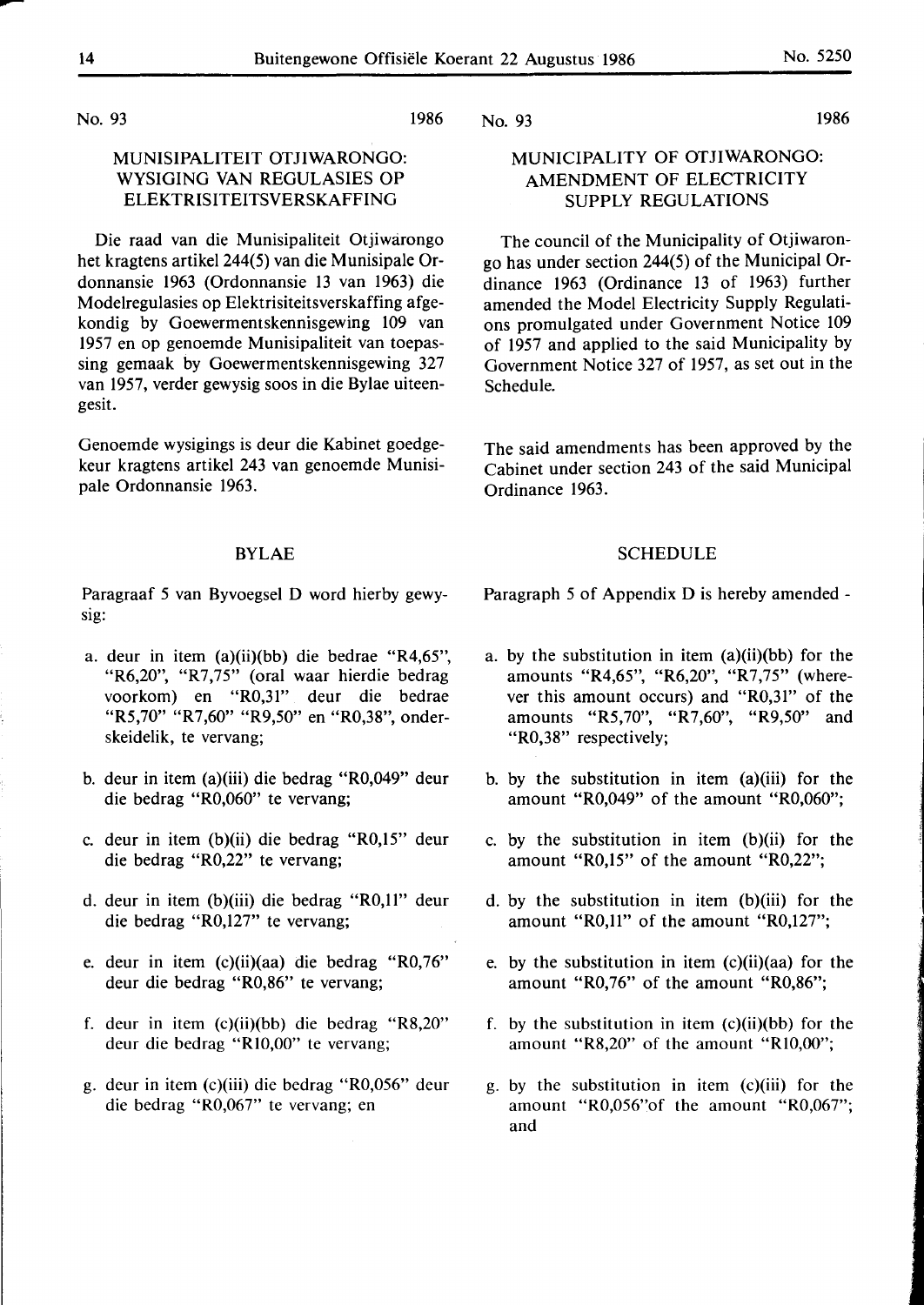h. deur in item (e)(i) die bedrae "R4,65", "R6,20", "R7,75", (oral waar hierdie bedrag voorkom) en "R0,31" deur die bedrae "R5,70", "R7,60", "R9,50" en "R0,38" onderskeidelik te vervang.

No. 94 1986

# MUNISIPALITEIT VAN OMARURU: ELEKTRISITEITSVERSKAFFING: WYSIGING VAN AANSLAGTARIEF

Die raad van die Munisipaliteit Omaruru bet kragtens artikel 242 van die Munisipale Ordonnansie 1963 (Ordonnansie 13 van 1963) die Aanslagtarief betreffende Elektrisiteitsverskaffing vervat in paragraaf (c) van Goewermentskennisgewing 194 van 1958, verder gewysig -

- a) deur in paragraaf 5(a)(ii) die bedrag "7,5c" deur die bedrag "8,5c" te vervang;
- b) deur in paragraaf 5(b )(ii) die bedrag "8c" deur die bedrag "9c" te vervang; en
- c) deur in paragraaf 5(c)(ii) die bedrag "4,5c" deur die bedrag *"Sc"* te vervang.

Genoemde wysigings is deur die Kabinet goedgekeur kragtens artikel 243 van genoemde Munisipale Ordonnansie 1963.

No. *95* 

1986

# MUNISIPALITEIT SWAKOPMUND: WYSIGING VAN BEGRAAFPLAASREGULASIES

Die raad van die Munisipaliteit Swakopmund bet kragtens artikel 242 van die Munisipale Ordonnansie 1963 (Ordonnansie 13 van 1963) die regulasies afgekondig by Goewermentskennisgewing 91 van 1981, gewysig soos in die Bylae uiteengesit.

Genoemde wysigings is deur die Kabinet goedgekeur kragtens artikel 243 van genoemde Munisipale Ordonnansie 1963.

h. by the substitution in item (e)(i) for the amounts "R4,65", "R6,20", "R7,75" (wherever this amount occurs) and "R0,31" of the amounts "R5,70", "R7,60", "R9,50" and "R0,38" respectively.

No. 94 1986

# MUNICIPALITY OF OMARURU: ELECTRICITY SUPPLY: AMENDMENT OF FEES AND CHARGES

The council of the Municipality of Omaruru has under section 242 of the Municipal Ordinance 1963 (Ordinance 13 of 1963) further amended the Tariff of Fees and Charges regarding Electricity Supply contained in paragraph (c) of Government Notice 194 of 1958 -

- a) by the substitution in paragraph 5(a)(ii) for the amount "7 *,Sc"* of the amount "8,5c";
- b) by the substitution in paragraph 5(b)(ii) for the amount "Sc" of the amount "9c"; and
- c) by the substitution in paragraph  $5(c)(ii)$  for the amount "4,5c" of the amount *"Sc".*

The said amendments have been approved by the Cabinet under section 243 of the said Municipal Ordinance, 1963.

No. *95* 1986

# MUNICIPALITY OF SWAKOPMUND: AMENDMENT OF CEMETERY REGULATIONS

The council of the Municipality of Swakopmund has under section 242 of the Municipal Ordinance, 1963 (Ordinance 13 of 1963), amended the regulations promulgated under Government Notice 91 of 1981, as set out in the Schedule.

The said amendments have been approved by the Cabinet under section 243 of the said Municipal Ordinance, 1963.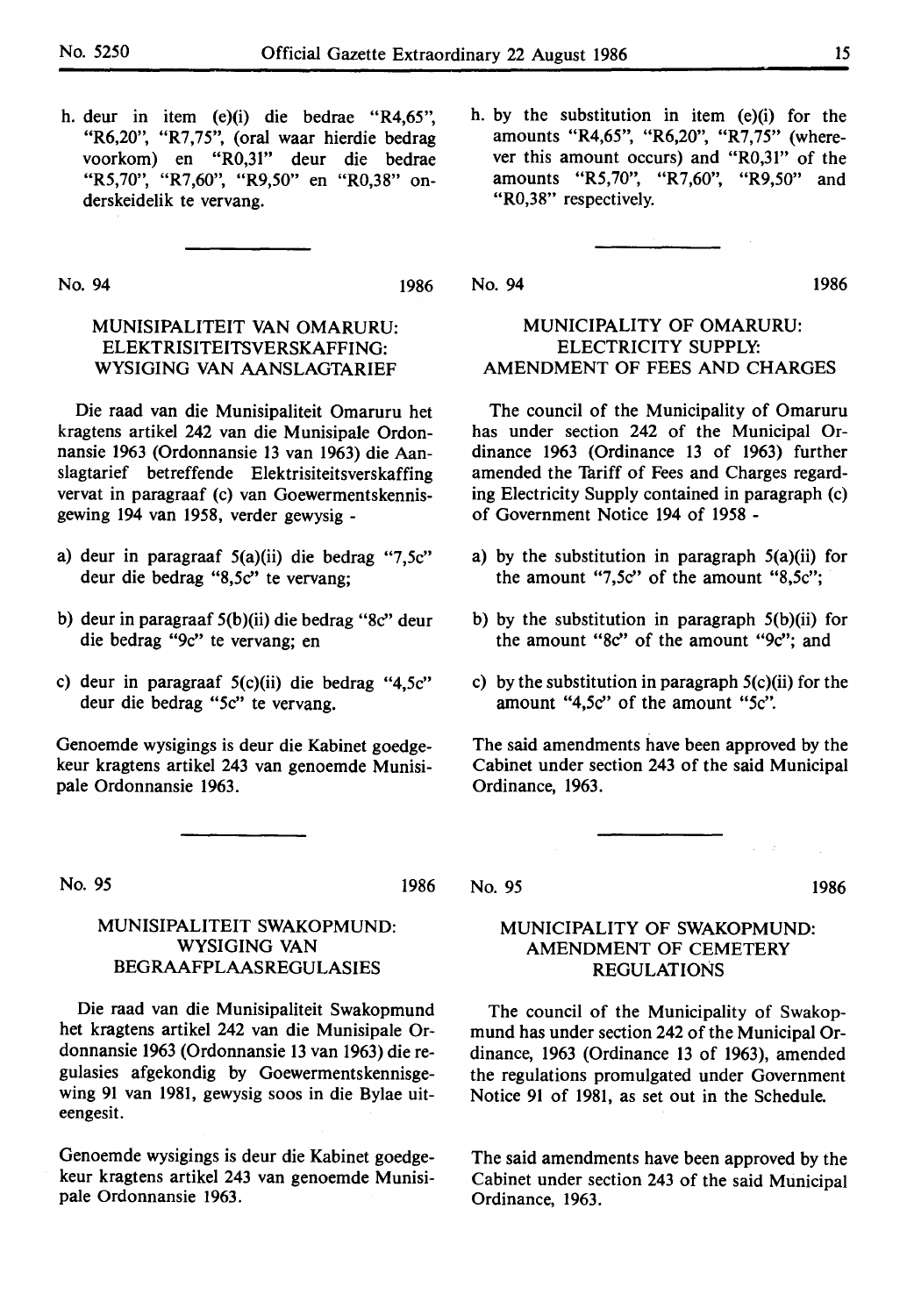#### BYLAE

Bylaag C word gewysig -

- (a) deur in items  $1(1)(a)(i)$  en  $1(1)(a)(ii)$  die bedrae 'R75,00" en "R150,00" deur, onderskeidelik, die bedrae "R90.00" en "R180.00" te vervang;
- (b) deur in item 1(2)(a) die bedrag "Rl50,00" deur die bedrag "Rl80,00" te vervang;
- (c) deur in item 1(2)(b) die bedrag "Rl05,00" deur die bedrag "Rl26,00" te vervang;
- (d) deur in item 1(2)(c) die bedrag "R75,00" deur die bedrag "R90,00" te vervang;
- (e) deur in item 1(2)(e) die bedrag "R20,00" deur die bedrag "R24,00" te vervang;
- (f) deur in item 1(2)(f) die bedrag "R50,00" deur die bedrag "R60,00" te vervang;
- (g) deur in item 1(4)(a)(i) die bedrag "R20,00" deur die bedrag "R25,00" te vervang;
- (h) deur in item 1(4)(a)(ii) die bedrag "R20,00" deur die bedrag "R25,00" te vervang;
- (i) deur in item 1(4)(b)(i) die bedrag "R30,00" deur die bedrag "R37,50" te vervang; en
- (j) deur in item  $1(4)(b)(ii)$  die bedrag "R30,00" deur die bedrag "R37,50" te vervang.

#### **SCHEDULE**

Schedule C is hereby amended -

- (a) by the substitution in items **l(l)(a)(i)** and  $l(1)(a)(ii)$  for the amounts "R75,00" and "Rl50,00" of the amounts "R90,00" and "Rl80,00", respectively;
- (b) by the substitution in item 1(2)(a) for the amount "Rl50,00" of the amount "RI80,00";
- (c) by the substitution in item 1(2)(b) for the amount "Rl05,00" of the amount "Rl26,00";
- (d) by the substitution in item 1(2)(c) for the amount "R75,00" of the amount "R90,00";
- (e) by the substitution in item 1(2)(e) for the amount "R20,00" of the amount "R24,00";
- (f) by the substitution in item  $1(2)(f)$  for the amount "R50,00" of the amount "R60,00";
- (g) by the substitution in item  $1(4)(a)(i)$  for the amount "R20,00" of the amount "R25,00";
- (h) by the substitution in item  $1(4)(a)(ii)$  for the amount "R20,00" of the amount "R25,00";
- (i) by the substitution in item  $1(4)(b)(i)$  for the amount "R30,00' of the amount "R37,50"; and
- (j) by the substitution in item  $1(4)(b)(ii)$  for the amount "R30,00" of the amount "R37,50".

No. 96

#### 1986

#### No. 96 1986

I

|<br>|<br>|<br>|<br>|

# MUNISIPALITEIT WINDHOEK: WYSIGING VAN BEGRAAFPLAAS-EN KREMATORIUMREGULASIES

Die raad van die Munisipaliteit Windhoek het kragtens artikel 242 van die Munisipale Ordonnansie 1963 (Ordonnansie 13 van 1963) die Begraafplaas- en Krematoriumregulasies afgekondig by Goewermentskennisgewing 235 van 1975, verder gewysig soos in die Bylae uiteengesit.

# MUNICIPALITY OF WINDHOEK: AMENDMENT OF CEMETERY AND CREMATORIUM REGULATIONS

The council of the Municipality of Windhoek has under section 242 of the Municipal Ordinance, 1963 (Ordinance 13 of 1963), further amended the Cemetery and Crematorium Regulations promulgated under Government Notice 235 of 1975, as set out in the Schedule.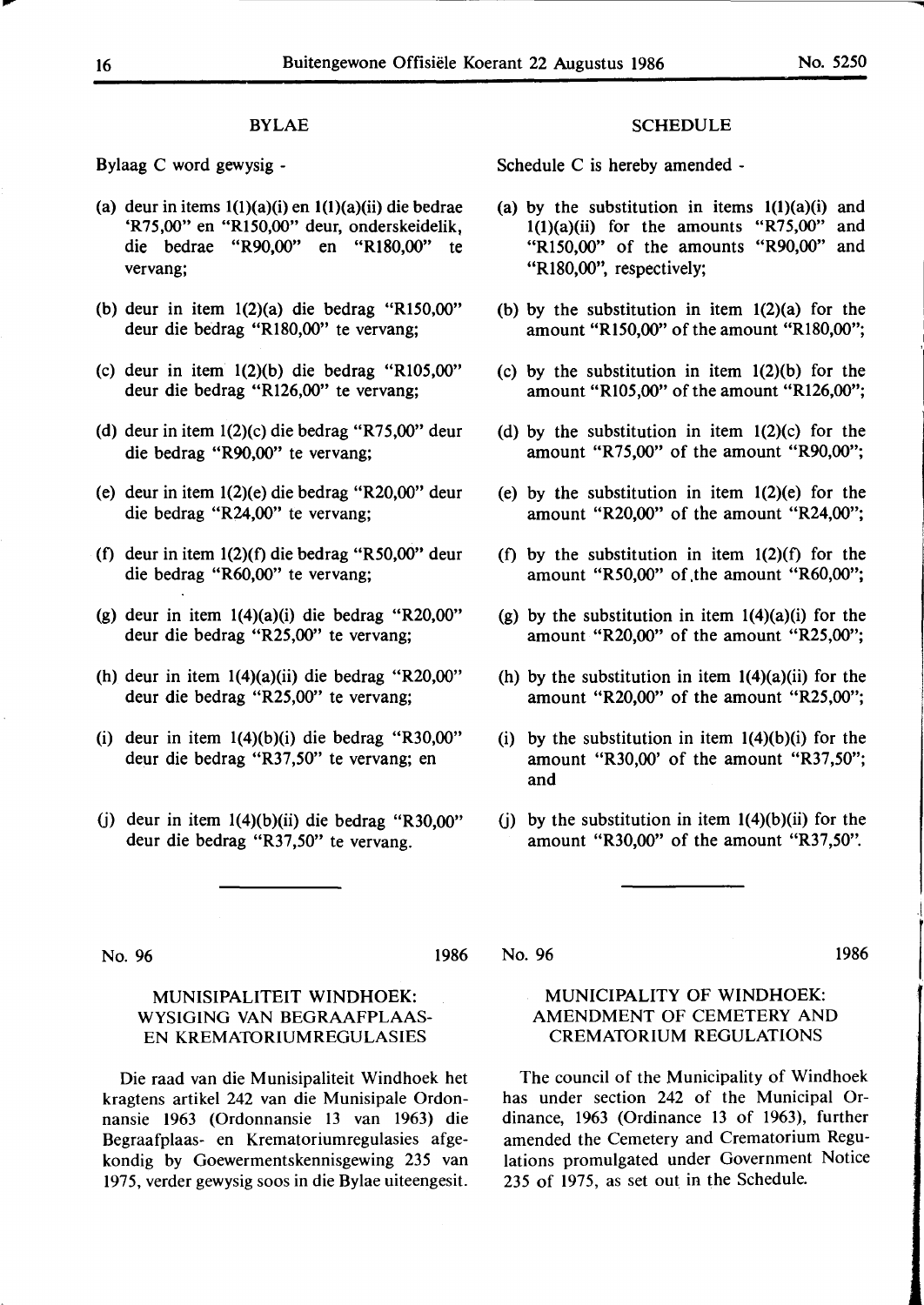Genoemde wysigings is deur die Kabinet goedgekeur kragtens artikel 243 van genoemde Munisipale Ordonnansie 1963.

#### BYLAE

Deel B van Bylae C word hierby gewysig -

- (a) deur in item 1(2)(a) die bedrag "R54,00" deur die bedrag **"R** 76,00" te vervang;
- (b) deur in item 1(2)(b) die bedrag "R34,00" deur die bedrag "R48,00" te vervang;
- (c) deur in item 1(2)(c) die bedrag "R34,00" deur die bedrag "R48,00" te vervang;
- (d) deur in item 1(2)(d) die bedrag "R34,00" deur die bedrag "R48,00" te vervang; en
- (e) deur in item 1(2)(g) die bedrag "R2,00" deur die bedrag **"R6,00"** te vervang.

The said amendments have been approved by the Cabinet under section 243 of the said Municipal Ordinance, 1963.

#### SCHEDULE

- Part B of Schedule C is hereby amended -
- (a) by the substitution in item  $1(2)(a)$  for the amount "R54,00" of the amount "R76,00";
- (b) by the substitution in item 1(2)(b) for the amount **"R34,00"** of the amount **"R48,00";**
- (c) by the substitution in item 1(2)(c) for the amount "R34,00" of the amount "R48,00";
- (d) by the substitution in item 1(2)(d) for the amount **"R34,00"** of the amount **"R48,00";**  and
- (e) by the substitution in item  $1(2)(g)$  for the amount "R2,00" of the amount "R6,00".

No. 97

1986

# DORPSBESTUUR VAN KOËS:

# WYSIGING VAN REGULASIES OP **WATERLEWERING**

Die Dorpsbestuur van Koës het kragtens artikel 15(5) van die Ordonnansie op Dorpsbesture 1963 (Ordonnansie 14 van 1963) die Modelregulasies op Waterlewering vir Dorpsbesture afgekondig by Goewermentskennisgewing 47 van 1965 en op die Dorpsbestuursgebied van Koës van toepassing gemaak by Goewermentskennisgewing 35 van 1968, soos gewysig, verder gewysig deur in item 1 van Bylae B die bedrae "R0,43" en "R5,00" deur, onderskeidelik, die bedrae "R0,50" en "R6,00" te vervang.

Genoemde wysiging is deur die Kabinet goedgekeur kragtens artikel 14(2) van genoemde Ordonnansie op Dorpsbesture 1963.

# VILLAGE MANAGEMENT BOARD OF KOES: AMENDMENT OF WATER SUPPLY REGULATIONS

No. 97 1986

The Village Management Board of Koës has under section 15(5) of the Village Management Boards Ordinance, 1963 (Ordinance 14 of 1963), further amended the Model Water Supply Regulations for Village Management Boards promulgated under Government Notice 47 of 1965 and applied to the Village Management Board Area of Koës by Government Notice 35 of 1968, as amended, by the substitution in item 1 of Schedule B for the amounts "R0,43" and "R5,00" of the amounts "R0,50" and "R6,00", respectively.

The said amendment has been approved by the Cabinet under section 14(2) of the said Village Management Boards Ordinance, 1963.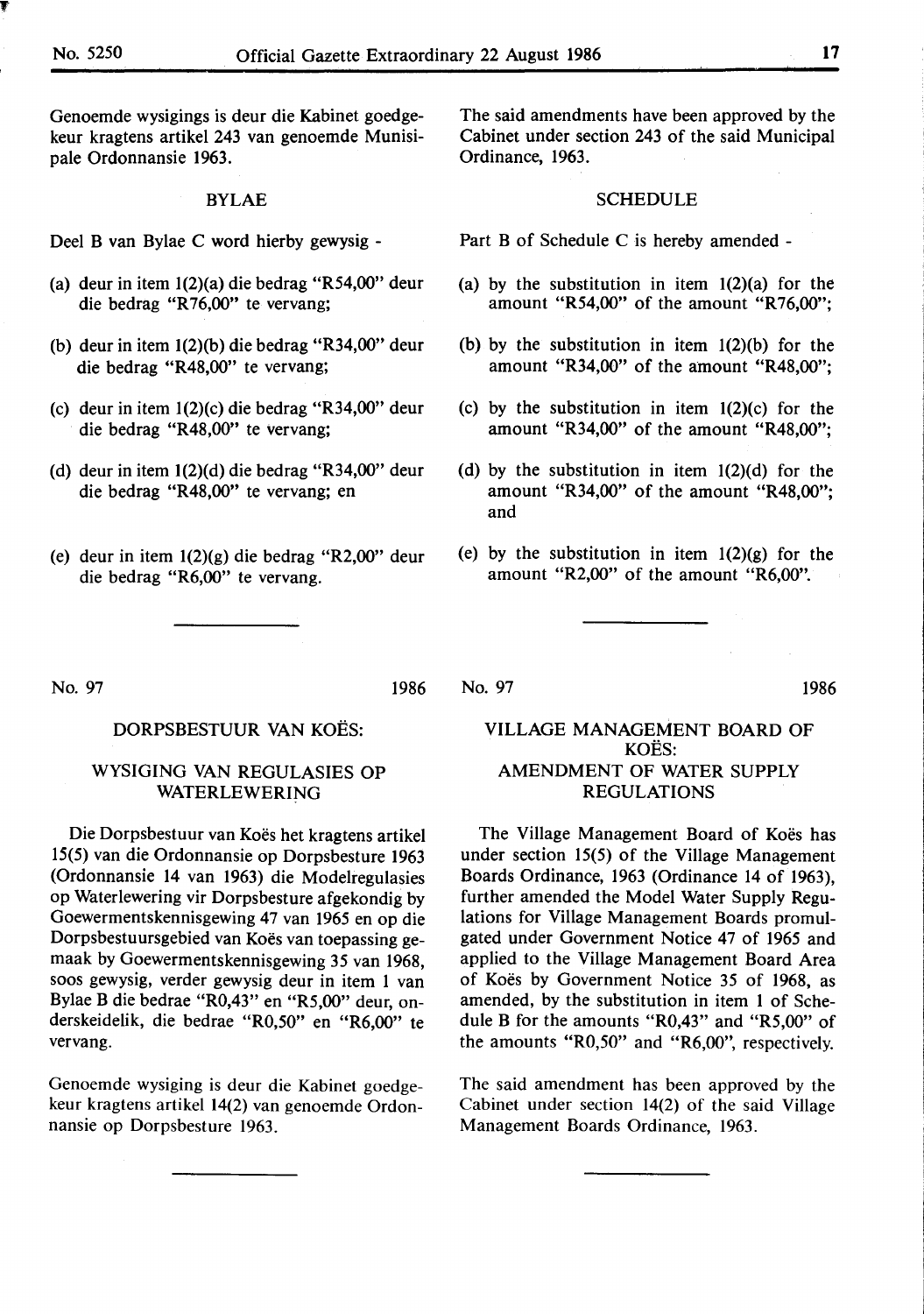No. 98 1986

# MUNISIPALITEIT **KARIBIB:**  WYSIGING VAN LOKASIEREGULASIES

Die raad van die Munisipaliteit Karibib het kragtens artikel 32(2) van die Proklamasie op Inboorlinge in Stedelike Gebiede 1951 (Proklamasie 56 van 1951) die regulasies afgekondig by Goewermentskennisgewing 162 van 1932, soos gewysig, verder gewysig deur in paragraaf (d)(4)(a) van Regulasie 16 die bedrag "R9,50" deur die bedrag "R11,00" te vervang.

Genoemde wysiging is deur die Kabinet goedgekeur kragtens artikel 32(4) van genoemde Proklamasie op Inboorlinge in Stedelike Gebiede 1951.

#### No. 98

# MUNICIPALITY OF **KARIBIB:**  AMENDMENT OF LOCATION REGULATIONS

The council of the Municipality of Karibib has under section 32(2) of the Natives (Urban Areas) Proclamation, 1951 (Proclamation 56 of 1951), further amended the regulations promulgated under Government Notice 162 of 1932, as amended, by the substitution in paragraph (d)(4)(a) of Regulation 16 for the amount "R9,50" of the amount "Rll,00".

The said amendment has been approved by the Cabinet under section 32(4) of the said Natives (Urban Areas) Proclamation, 1951.

No. 99 1986

# MUNISIPALITEIT **KARIBIB:**  WYSIGING VAN GESONDHEIDSREGULASIES: TARIEF

Die raad van die Munisipaliteit Karibib het kragtens artikel 242 van die Munisipale Ordonnansie 1963 (Ordonnansie 13 van 1963) die regulasies afgekondig by Goewermentskennisgewing 204 van 1957, soos gewysig, verder gewysig soos in die Bylae uiteengesit.

Genoemde wysigings is deur die Kabinet goedgekeur kragtens artikel 243 van genoemde Munisipale Ordonnansie 1963.

### BYLAE

Die tarief vervat in paragraaf (c) word hierby gewysig -

- (a) deur in item 1 die bedrag "Rl,50" deur die bedrag "R2,00" te vervang;
- (b) deur in item 2 die bedrag "Rl,50" deur die bedrag "R2,50" te vervang;
- (c) deur in item 3 die bedrag "R9,00" deur die bedrag "Rl2,00" te vervang;

No. 99

# MUNICIPALITY OF **KARIBIB: AMENDMENT OF HEALTH REGULATIONS: TARIFF**

The council of the Municipality of Karibib has under section 242 of the Municipal Ordinance, 1963 (Ordinance 13 of 1963), further amended the regulations promulgated under Government Notice 204 of 1957, as amended, as set out in the Schedule.

The said amendments have been approved by the Cabinet under section 243 of the said Municipal Ordinance, 1963.

#### SCHEDULE

The tariff contained in paragraph (c) is hereby amended -

- (a) by the substitution in item 1 for the amoungt "Rl,50" of the amount "R2,00";
- (b) by the substitution in item 2 for the amount "R1,50" of the amount "R2,50";
- (c) by the substitution in item 3 for the amount "R9,00" of the amount "Rl2,00";

1986

1986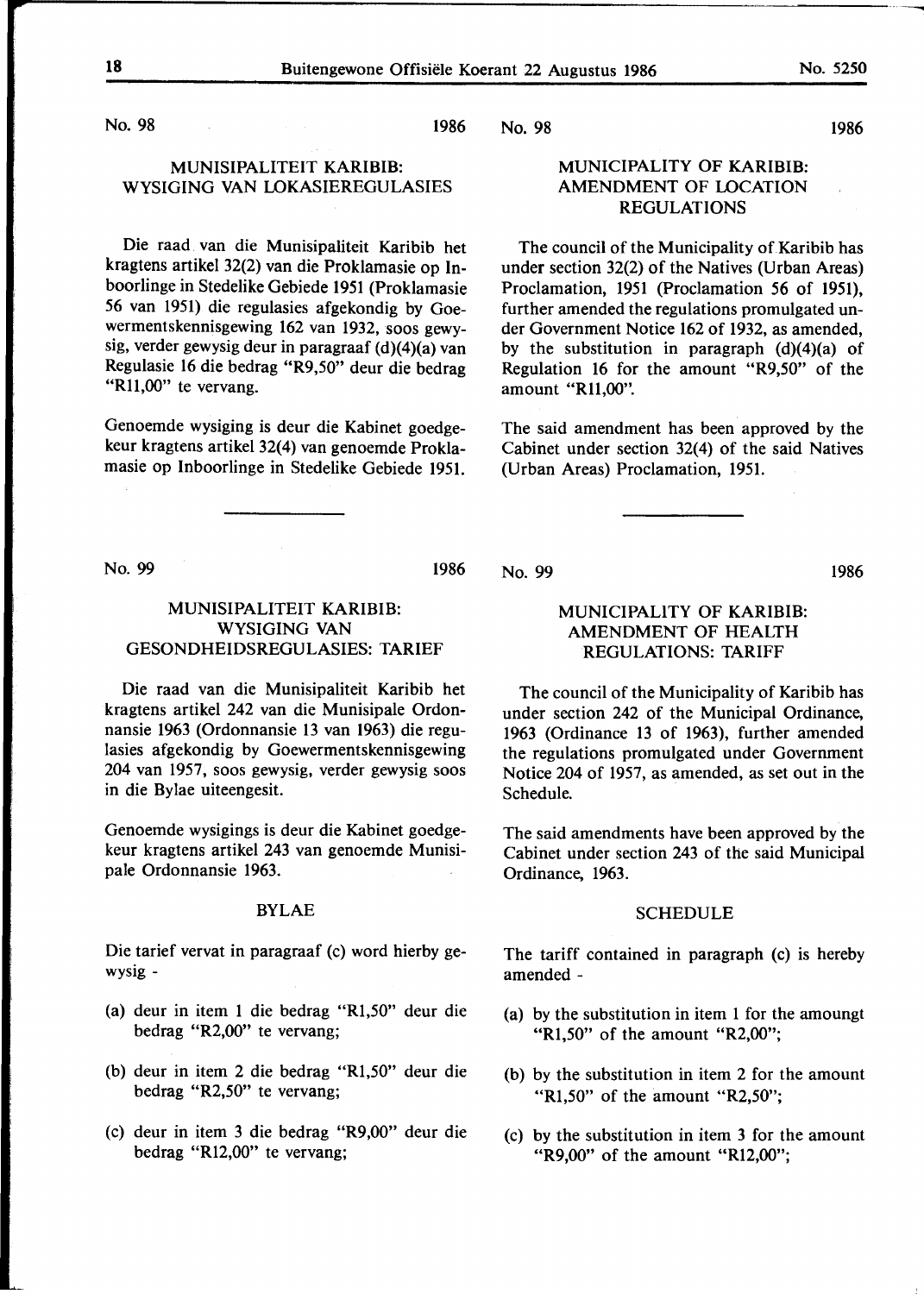- (d) deur in item *5* die bedrag "R45,00" deur die bedrag "R50,00" te vervang;
- (e) deur in item 6 die bedrag "R9,00" deur die bedrag "Rl2,00" te vervang;
- (0 deur in item 7 die bedrag "R375,00" deur die bedrag **"R400,00"** te vervang;
- (g) deur in item 8 die bedrag **"R225,00"** deur die bedrag **"R265,00"** te vervang; en
- (h) deur in item 9 die bedrag **"R45,00"** deur die bedrag "R70,00" te vervang.
- (d) by the substitution in item *5* for the amount "R45,00" of the amount "R50,00";
- (e) by the substitution in item 6 for the amount "R9,00" of the amount "Rl2,00";
- (f) by the substitution in item  $7$  for the amount "R375,00" of the amount **"R400,00";**
- (g) by the substitution in item 8 for the amount **"R225,00"** of the amount **"R265,00";** and
- (h) by the substitution in item 9 for the amount "R45,00" of the amount "R70,00".

No. 100

1986

# MUNISIPALITEIT GOBABIS: WYSIGING VAN GESONDHEIDSREGULASIES EN **TARIEF VAN** GELDE

Die raad van die Munisipaliteit Gobabis het kragtens artikel 244(5) van die Munisipale Ordonnansie 1963 (Ordonnansie 13 van 1963) die Model Gesondheidsregulasies afgekondig by Goewermentskennisgewing 23 van 1955 en op genoemde Munisipaliteit van toepassing gemaak by Goewermentskennisgewing 207 van 1960, soos gewysig, verder gewysig deur in item (vi) van die Tarief van Gelde die bedrag "R6,50", deur die bedrag **"R7,00"** te vervang.

Genoemde wysiging is deur die Kabinet goedgekeur kragtens artikel 243 van genoemde Munisipale Ordonnansie 1963.

### No. 100 1986

# MUNICIPALITY OF GOBABIS: AMENDMENT OF HEALTH REGULATIONS AND TARIFF OF FEES

The council of the Municipality of Gobabis has under section 244(5) of the Municipal Ordinance, 1963 (Ordinance 13 of 1963), further amended the Model Health Regulations promulgated under Government Notice 23 of 1955 and applied to the said Municipality under Government Notice 207 of 1960, as amended, by the sub- . stitution in item (vi) for the Tariff of Fees for the amount "R6,50", of the amount "R7,00".

The said amendment has been approved by the Cabinet under section 243 of the said Municipal Ordinance, 1963.

No. 101 1986

# MUNISIPALITEIT USAKOS: GESONDHEIDSREGULASIES: WYSIGING **VAN TARIEFSKAAL**

Die raad van die Munisipaliteit Usakos het kragtens artikel 242 van die Munisipale Ordonnansie 1963 (Ordonnansie 13 van 1963) die reguNo. 101 1986

# MUNICIPALITY OF USAKOS: HEALTH REGULATIONS: AMENDMENT OF TARIFF SCALE

The council of the Municipality of Usakos has under section 242 of the Municipal Ordinance, 1963 (Ordinance 13 of 1963), further amended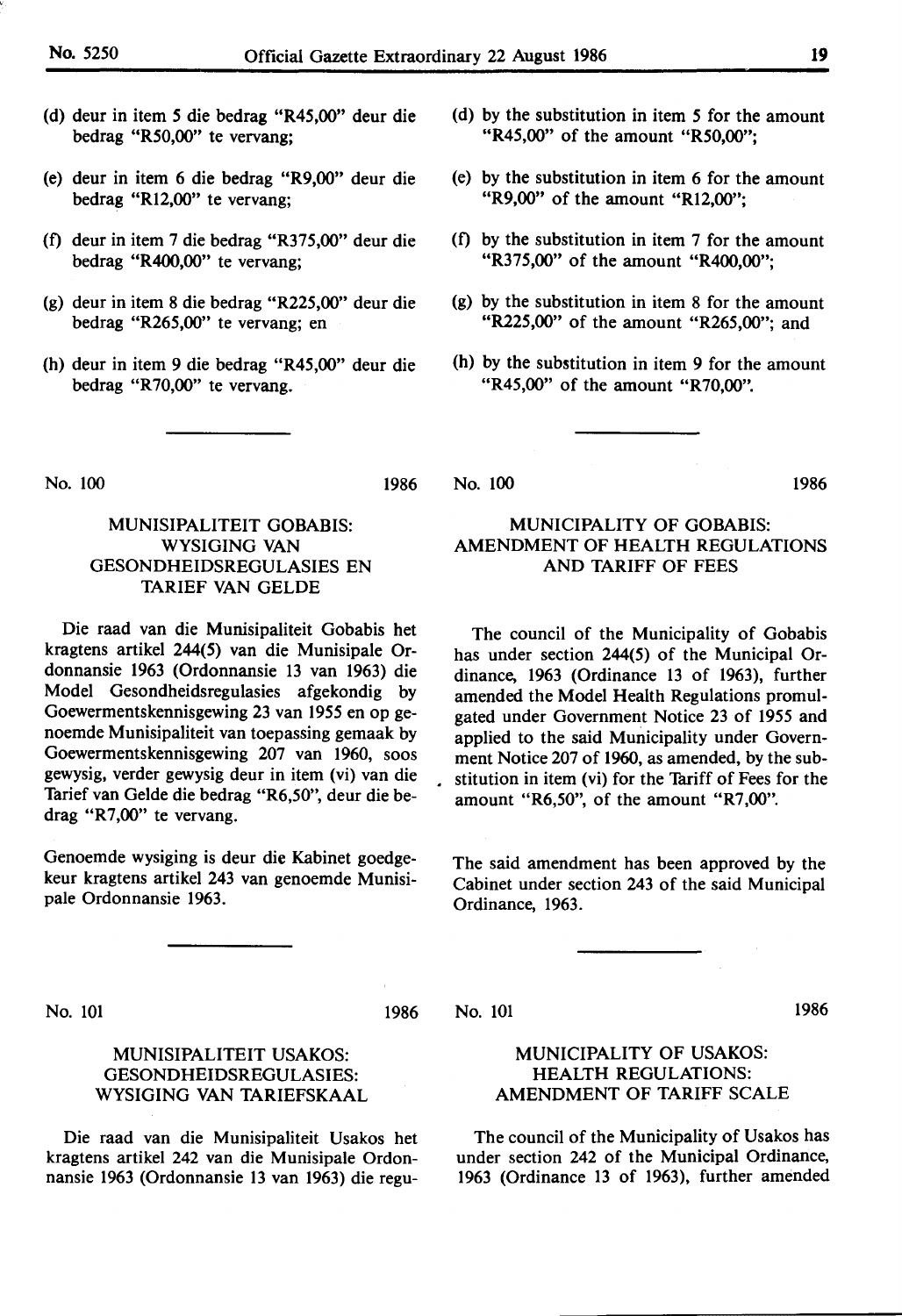lasies afgekondig by Goewermentskennisgewing 4 van 1956, soos gewysig, verder gewysig soos in die Bylae uiteengesit.

Genoemde wysigings is deur die Kabinet goedgekeur kragtens artikel 243 van genoemde Munisipale Ordonnansie 1963.

# BYLAE

Die tariefskaal wat deel vorm van paragraaf (c) word hierby gewysig -

- (a) deur in item 5(a) die bedrag "R6,00" deur die bedrag **"R8,00"** te vervang; en
- (b) deur in item 5(b) die bedrag "R2,00" deur die bedrag "R3,00" te vervang.

No. 102

# MUNISIPALITEIT **KARIBIB:**  WYSIGING VAN WATERLEWERINGSREGULASIES

Die raad van die Munisipaliteit Karibib het kragtens artikel 242 van die Munisipale Ordonnansie 1963 (Ordonnansie 13 van 1963) die regulasies afgekondig by Goewermentskennisgewing 112 van 1929, soos gewysig, met ingang van 1 September 1986 verder gewysig -

- (a) deur in paragrawe (a), (b) en (c) van item 1 van Bylae B die bedrag **"R2,50",** oral waar dit voorkom, deur die bedrag "R4,00" te vervang;
- (b) deur in paragraaf (a) van item 2 van Bylae B die bedrae "R4,02" en "R0,67" deur, onderskeidelik, die bedrae "R4,62" en "R0,77" te vervang; en
- (c) deur in paragraaf (b) van item 2 van Bylae B die bedrag "R0,67", oral waar dit voorkom, deur die bedrag "R0,77" te vervang.

Genoemde wysigings is deur die Kabinet goedgekeur kragtens artikel 243 van genoemde Munisipale Ordonnansie 1963.

the regulations promulgated under Government Notice 4 of 1956, as amended, as set out in the Schedule.

The said amendments have been approved by the Cabinet under section 243 of the said Municipal Ordinance, 1963.

#### **SCHEDULE**

The tariff scale constituting part of paragraph (c) is hereby amended -

- (a) by the substitution in item 5(a) for the amount "R6,00" of the amount "R8,00"; and
- (b) by the substitution in item 5(b) for the amount "R2,00" of the amount "R3,00".

No. 102

# MUNICIPALITY OF **KARIBIB:**  AMENDMENT OF WATER SUPPLY REGULATIONS

The council of the Municipality of Karibib has under section 242 of the Municipal Ordinance, 1963 (Ordinance 13 of 1963), with effect from l September 1986, further amended the regulations promulgated under Government Notice 112 of 1929, as amended -

- (a) by the substitution in paragraphs (a), (b) and (c) of item 1 of Schedule B for the amount "R2,50", wherever it occurs, of the amount "R4,00";
- (b) by the substitution in paragraph (a) of item 2 of Schedule B for the amounts "R4,02" and "R0,67" of the amounts "R4,62" and "R0,77", respectively; and
- (c) by the substitution in paragraph (b) of item 2 of Schedule B for the amount "R0,67", wherever it occurs, of the amount "R0,77".

The said amendments have been approved by the Cabinet under section 243 of the said Municipal Ordinance, 1963.

1986

1986